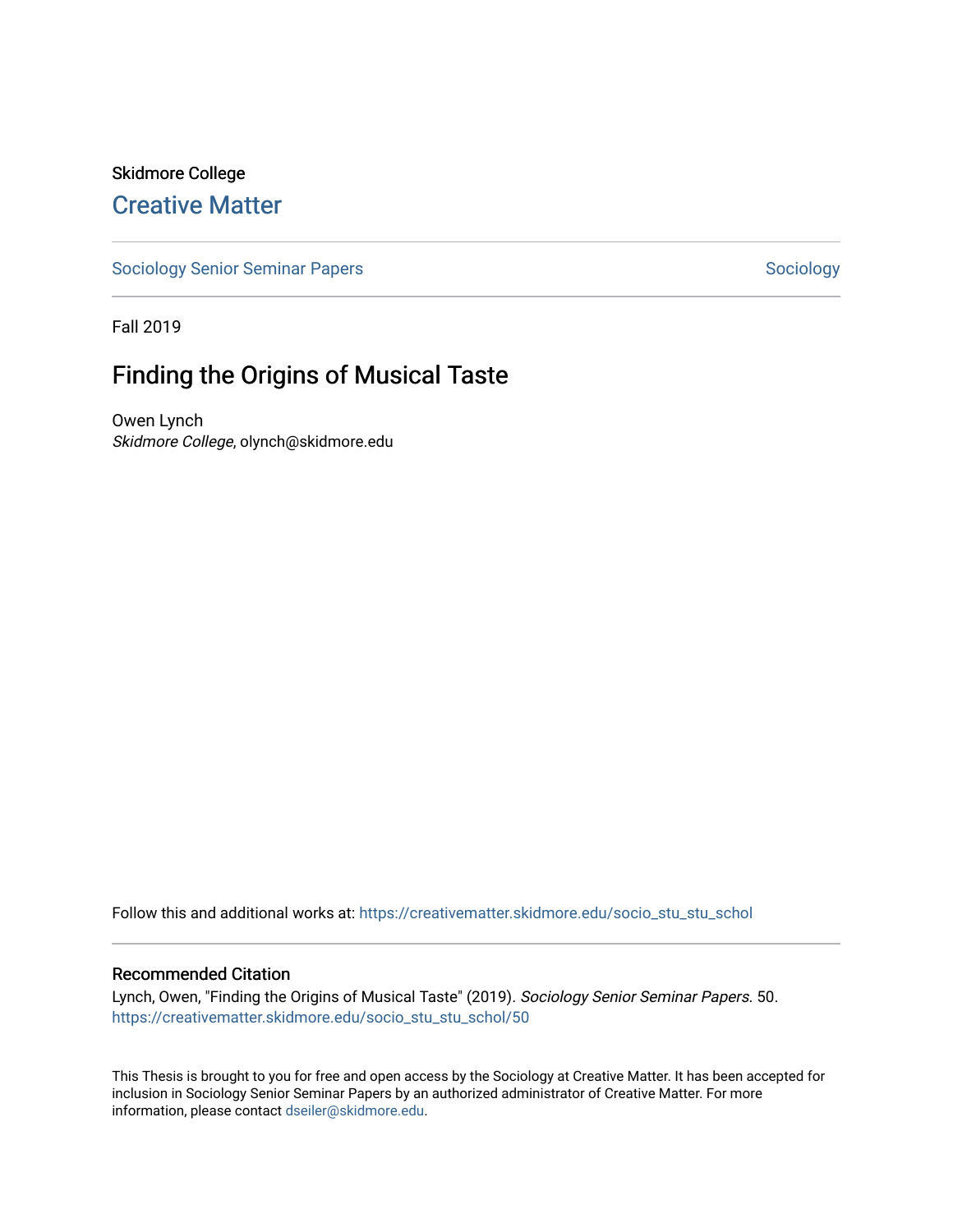Finding the Origins of Musical Taste\*

Owen M Lynch

Skidmore College

Word Count  $= 5,727$ 

\*Please direct all correspondence to Owen M Lynch, 815 N Broadway, Saratoga Springs, NY 12866. E-mail: OLynch@skidmore.edu. The author would like to extend acknowledgements and sincere appreciation for Professor Catherine Berheide, Professor Andrew Lindner, and his senior seminar colleagues.

l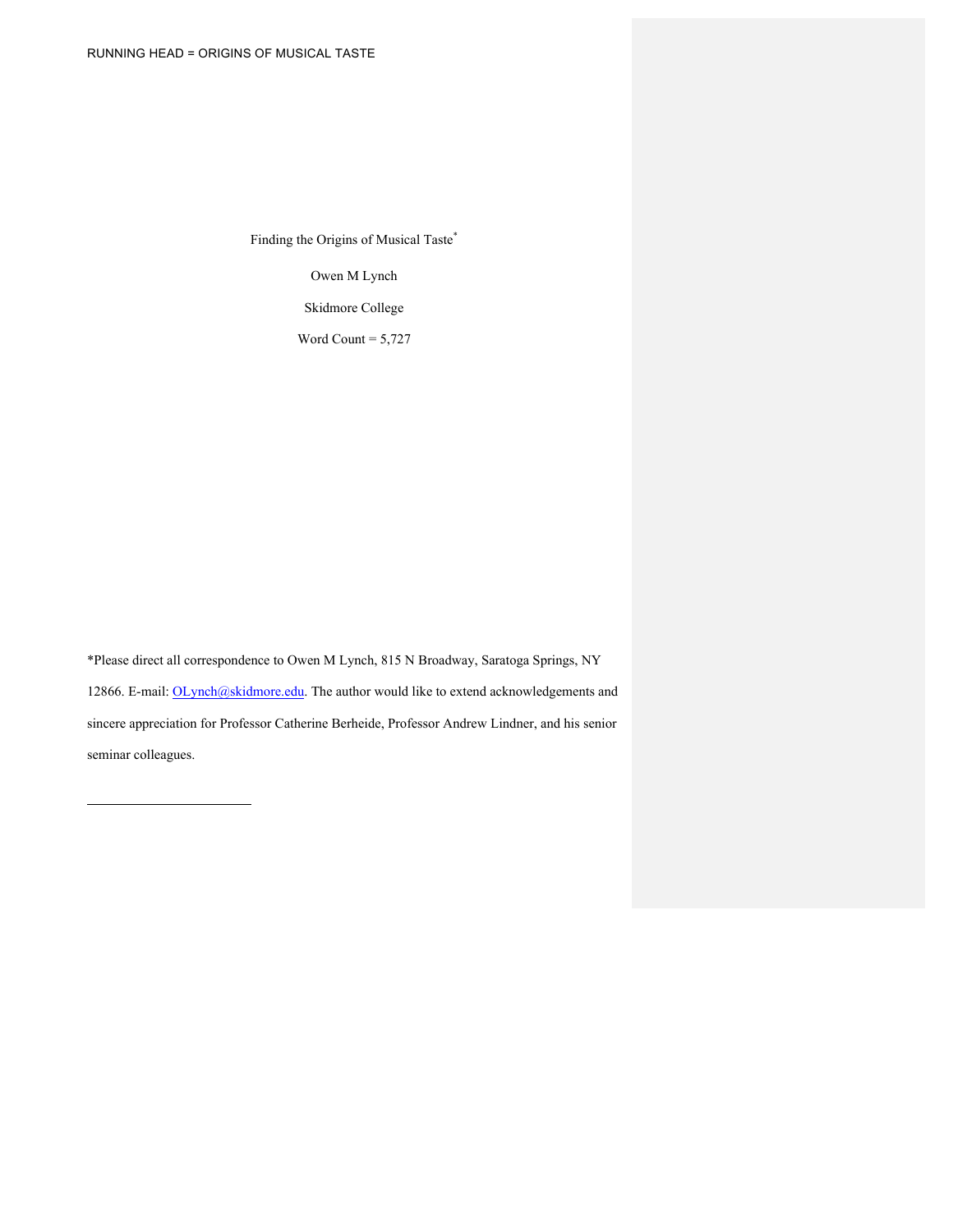# ABSTRACT

Why do some people claim to "listen to all music" while others prefer one genre? Existing research on musical tastes suggests there is a lot more than mere taste that influences an individual's opinions of particular musical genres (Benzecry and Collins 2014; Peterson and Simkus 1992; Vuolo, Uggen, and Lageson 2014). To investigate this, I look to the theory of cultural omnivorousness (Peterson and Simkus 1992), which suggests that high status individuals may no longer prefer a select few musical genres, but conversely a broad and eclectic arrangement of genres. Using data on musical preferences likes from the 1993 General Social Survey of 828 respondents, I link literatures on cultural omnivorousness (Peterson and Simkus 1992), cultural capital (Bourdieu 1984), musical taste, and prestige by proposing that the patterns of an individual's musical preference can be predicted through their educational attainment and income. Controlling for the age of the respondent, the multivariate regression analyses find educational attainment to be the only significant predictor of musical preferences, with neither income nor age having relationships with musical preferences. I suggest, therefore, that the theory of cultural omnivorousness is upheld, as respondents with higher levels of educational attainment liked more musical genres.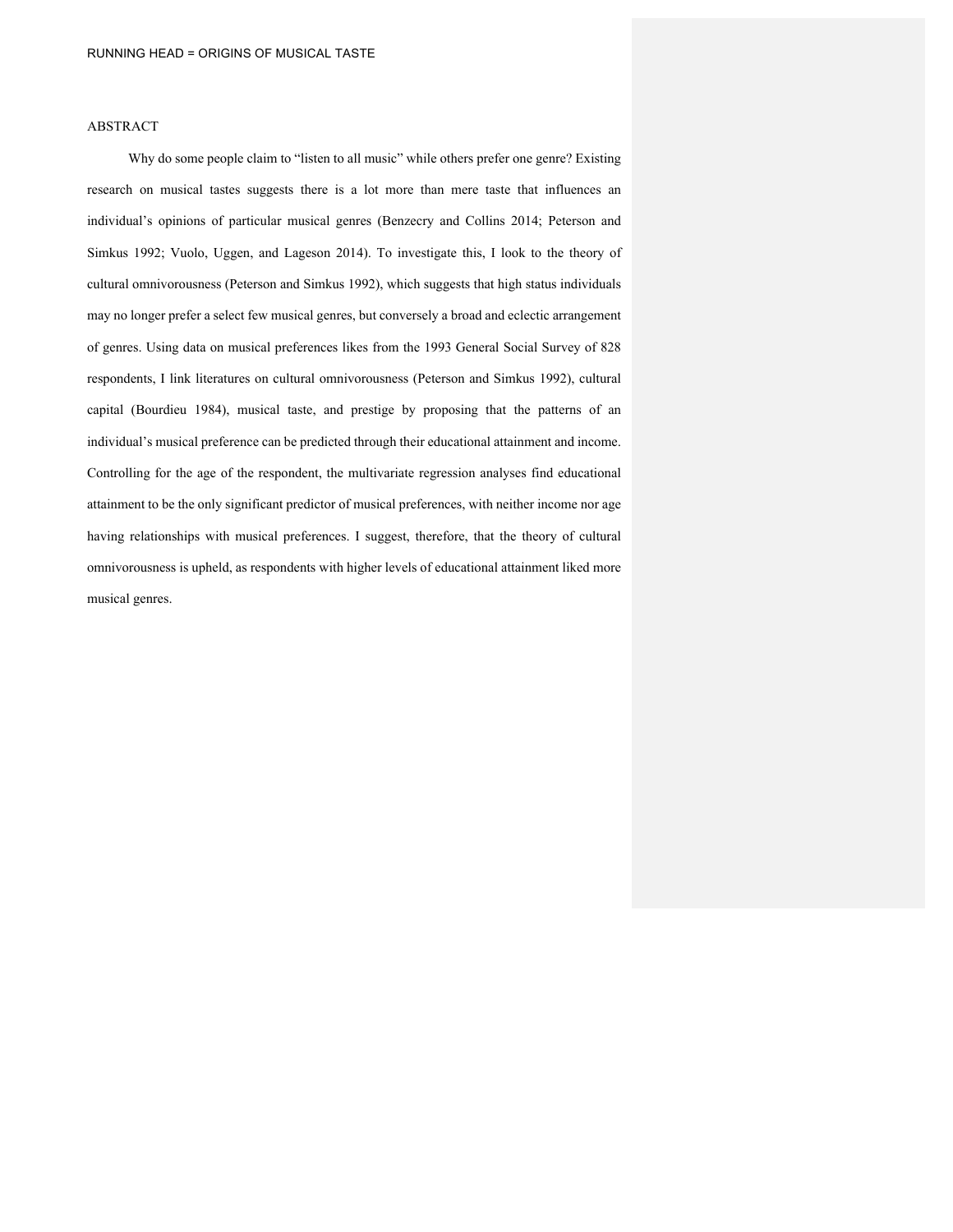# Finding the Origins of Musical Taste

Our world is as diverse as it is populated; no two individuals are the same, and no two individuals have the same preferences. Take musical genres, for example; it is common for an individual to have at least a handful of genres which they consider those that they like and it is equally common for individuals to have a genre or two that they dislike. This difference in cultural preference becomes a point of sociological debate when the question is asked; why do people dislike certain subjective art forms, assuming the agent's distaste is solely aesthetically grounded? Are people's distastes for certain genres *actually* aesthetically grounded, or could there be other aspects of the genre that influence us in determining that which we like and dislike?

There is a great debate in sociology over the origins of musical (or, more broadly, artistic) preference, which include the ideas of cultural omnivorousness (Peterson and Simkus 1992), symbolic exclusion, and cultural capital (Bourdieu 1984). Some literature suggests that artistic or cultural tastes are often deeply rooted in areas and opinions which can be entirely disconnected from the arts aesthetically. Specific literature even suggests that individuals may formulate their musical preferences around their prejudices, as some form of unconscious (or conscious) reinforcement of their beliefs. In the same literature, it is theorized that taste may act as a basis for exclusion by creating a barrier to resources, such as education (Weber 1968). So where do our cultural tastes actually come from? When someone claims to "listen to all kinds of music" for what purpose are they embellishing their own musical consumption? And regarding exclusion and omnivorousness, do individuals with higher family income and more years of education like a greater or lesser quantity of musical genres?

I test the idea that patterns of musical genre "likes" and "dislikes" can be predicted on the basis of education and/or family income by using the 17 musical preference items on the GSS to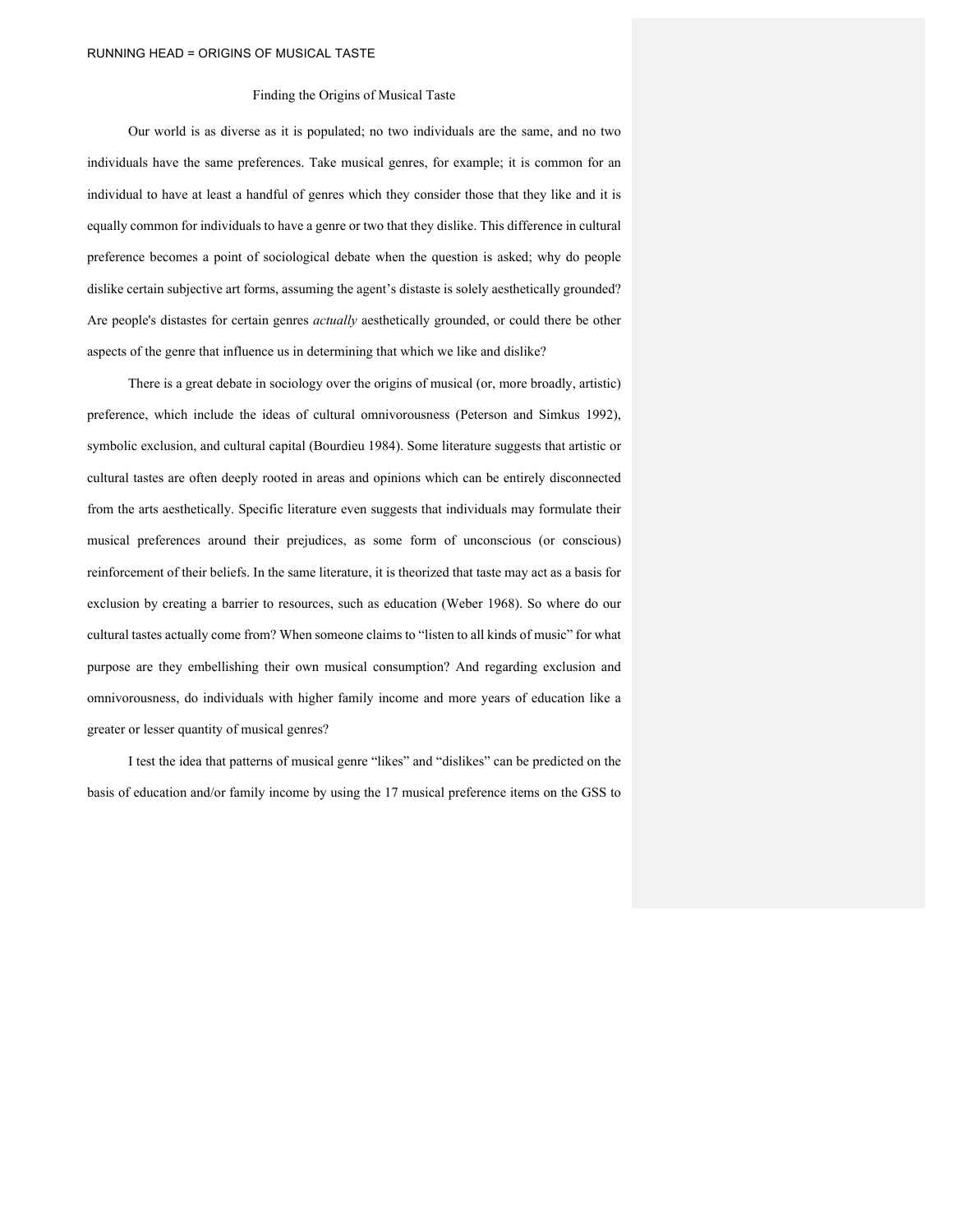test for alignments between the number of "liked" musical genres and the respondents family's income and the respondent's educational attainment. Through bivariate analyses, I examine the interrelationships of musical genre preference and education, as well as family household income. I have three hypotheses. First, I hypothesize that the higher the respondent's family/household income, the more musical genres they will like. Second, I hypothesize that the higher the respondent's educational attainment, the more musical genres they will like. And third, I hypothesize that educational attainment will be a stronger predictor for the number of musical genres liked by the respondent than family/household income.

# THEORETICAL FRAMEWORK

When someone claims to "listen to all music," do they really? Or, do they just want others to *think* they do? Cultural omnivorousness(Peterson and Simkus 1992) holds that some individuals have an increased breadth of cultural taste and willingness to cross established hierarchical cultural genre boundaries on account of having a higher SES. Whether or not this is true remains to be seen, and it is important to test because prior to the introduction of the omnivore theory, an understanding of cultural taste disallowed the possibility of a omnivore because it merely suggested that high-brow culture was consumed by those of higher SES and low-brow culture was consumed by those of lower SES. This way of conceptualizing cultural taste is largely attributed to Bourdieu (1984), whose theories of cultural capital suggest that a piece of art can only be appreciated by someone who possesses the "cultural competence" to understand the art. In this regard, the theory of omnivorousness interacts frequently with the aforementioned theme of lowbrow and high-brow cultural consumption in that it suggests high-status individuals are no longer patterning their preferences such that exclusivity aligns with high social class, but rather the opposite––omnivorousness may now be a mark of high status.

> **Formatted:** Position:Horizontal: Right, Relative to: Margin, Vertical: 0", Relative to: Paragraph, Wrap Around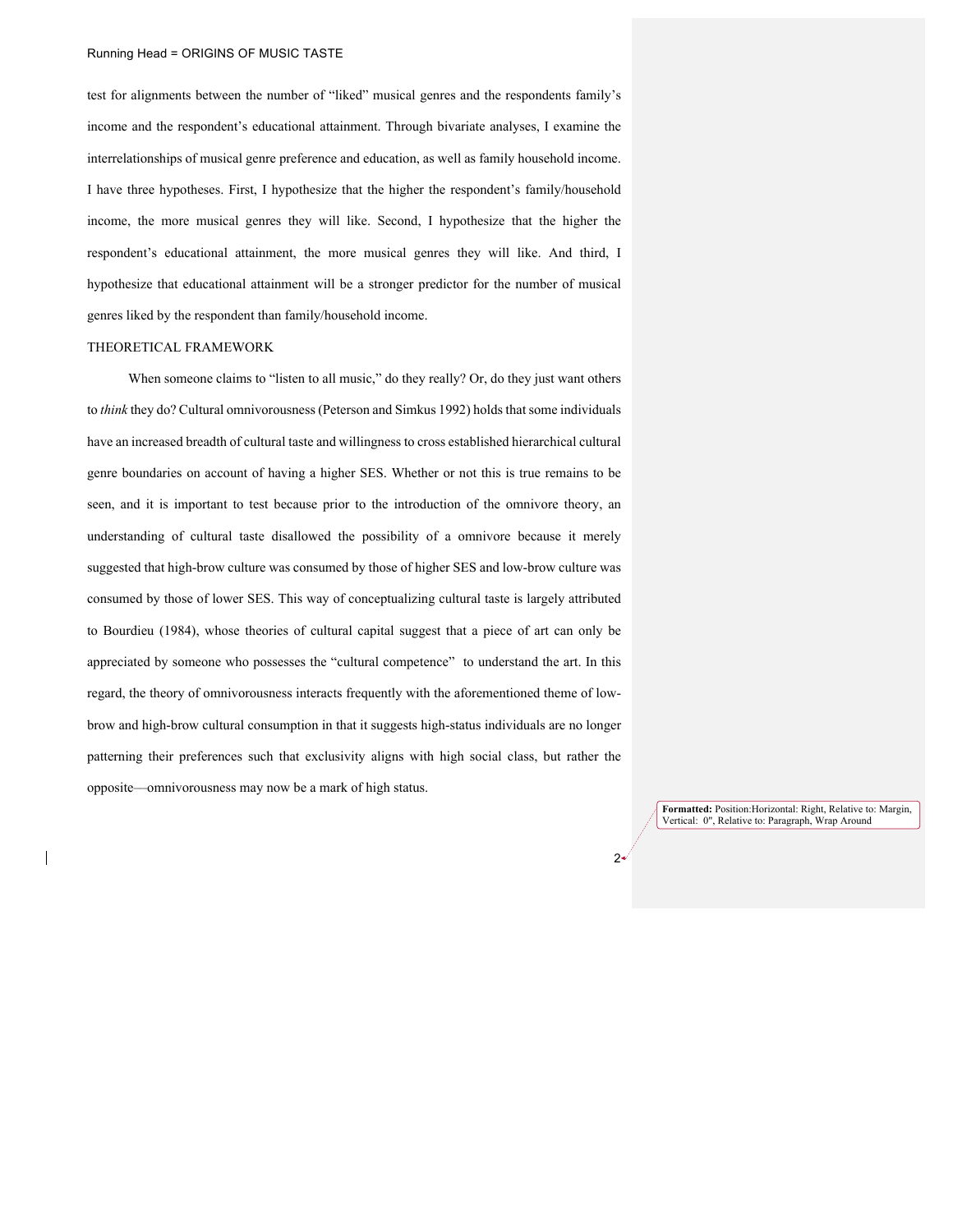Ones level of cultural competence may not solely pertain to education in a formal sense, however. Homology Thesis claims that specified cultural tastes and specialized modes of appreciating such tastes are imbedded within each class position throughout the class hierarchy (Veenstra 2015). And specifically, Peterson and Simkus (1992) suggest that high status individuals have a wider, more "omnivorous" range of musical tastes and consumption than lower status 'univores' who are believed to adhere to more specific cultural spheres which are defined by race, age, and religion.

Numerous studies have since attempted to illustrate the truth about cultural omnivores–– specifically whether or not they exist, and further, from where their preferences originate. It is drawing from past research that has informed the decision to operationalize the cultural omnivore theory's dependent variable by measuring respondents' musical genre preferences, and to operationalize respondents' SES by linking measures of income and education.

#### LITERATURE REVIEW

From where do individuals derive their musical preferences? At first glance the question may inspire only psychological consideration, but contrary to intuition, musical enjoyment is greatly a social experience and thus pertains primarily to sociological inquiry for answers. The three primary sociological and theoretical themes the matter deals with are cultural omnivorousness, low-brow and high-brow culture, and prestige.

#### *Cultural Omnivorousness*

The notion of the cultural omnivore has been a topic of sociological debate for several decades, as the debate has been continuously renewed in part by the rapid evolution of the music consumption industry of the 2000s. The notion is rooted in the observed contradiction that although high-status individuals are far more likely than others to consume fine arts, they are also more

> **Formatted:** Position:Horizontal: Right, Relative to: Margin, Vertical: 0", Relative to: Paragraph, Wrap Around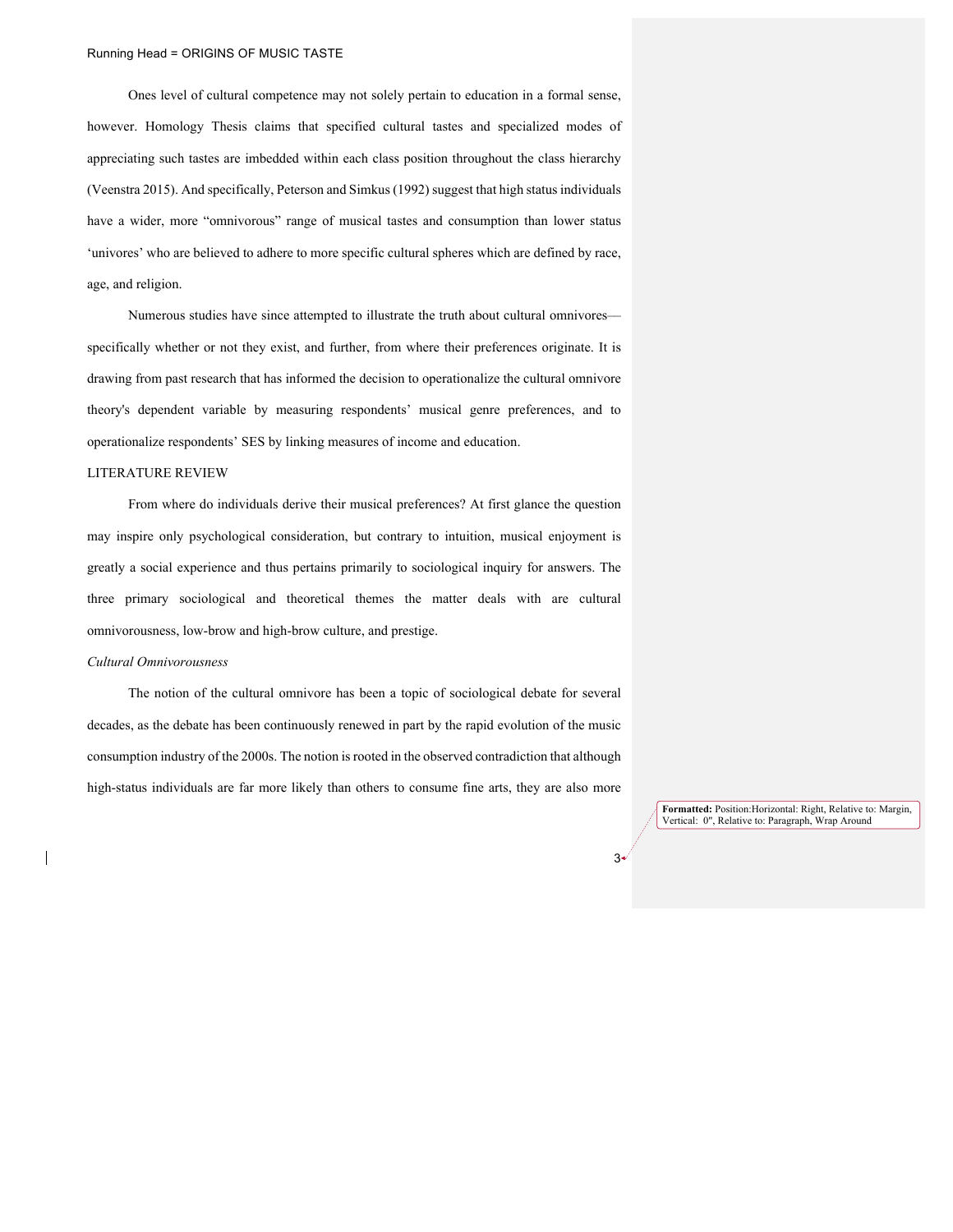likely to be involved in a range of low-status activities (Peterson and Kern 1996). This observation holds significance because of the preexisting understanding it contradicts; namely, that high-status persons disregard cultural expressions that are not seen as elevated (Peterson and Kern 1996).

Studies to test the validity of the cultural omnivore frequently use musical genres to operationalize cultural taste because while a significant majority of the population listen to and are familiar with the most popular musical genres, the differences between genres are unlike book genres because they are often deeply, consciously rooted in the culture from which they originated, which sets the stage for a complicated entanglement of peoples' prejudices and objective taste. Therefore it is partly a genre's culture of origin which makes it vulnerable to scrutiny regarding whether it is considered high or low-brow culture, because in the traditional understanding, the high-culture consumer cite their own biased conception of education and quality to form a notion that low-brow art is created and enjoyed by unsophisticated, uneducated creators who only create the art they create because they lack the understanding to create anything of higher-brow. In theory, one's knowledge of an art form may be likened to possessing a key, according to Bourdieu (1984:2), because "A work of art has meaning and interest only for someone who possesses the cultural competence, that is, the code, into which it is encoded." The role of one's educational attainment, therefore, must have an undeniable role in the theory of omnivorousness. To that end, an entire body of sociological literature suggests that education increases tolerance for political and religious nonconformity (Adorno et al. 1950; Davis 1975; Nunn, Crocket, and Williams 1979; Roebuck 2009; Stouffer 1955; Weil 1985) and racial integration (Greeley and Sheatsley 1971; Hyman and Wright 1979). So, although education may be employed by elites to form boundaries, it must not be overlooked as a true determinant or influencer of one's cultural consumption.

> **Formatted:** Position:Horizontal: Right, Relative to: Margin, Vertical: 0", Relative to: Paragraph, Wrap Around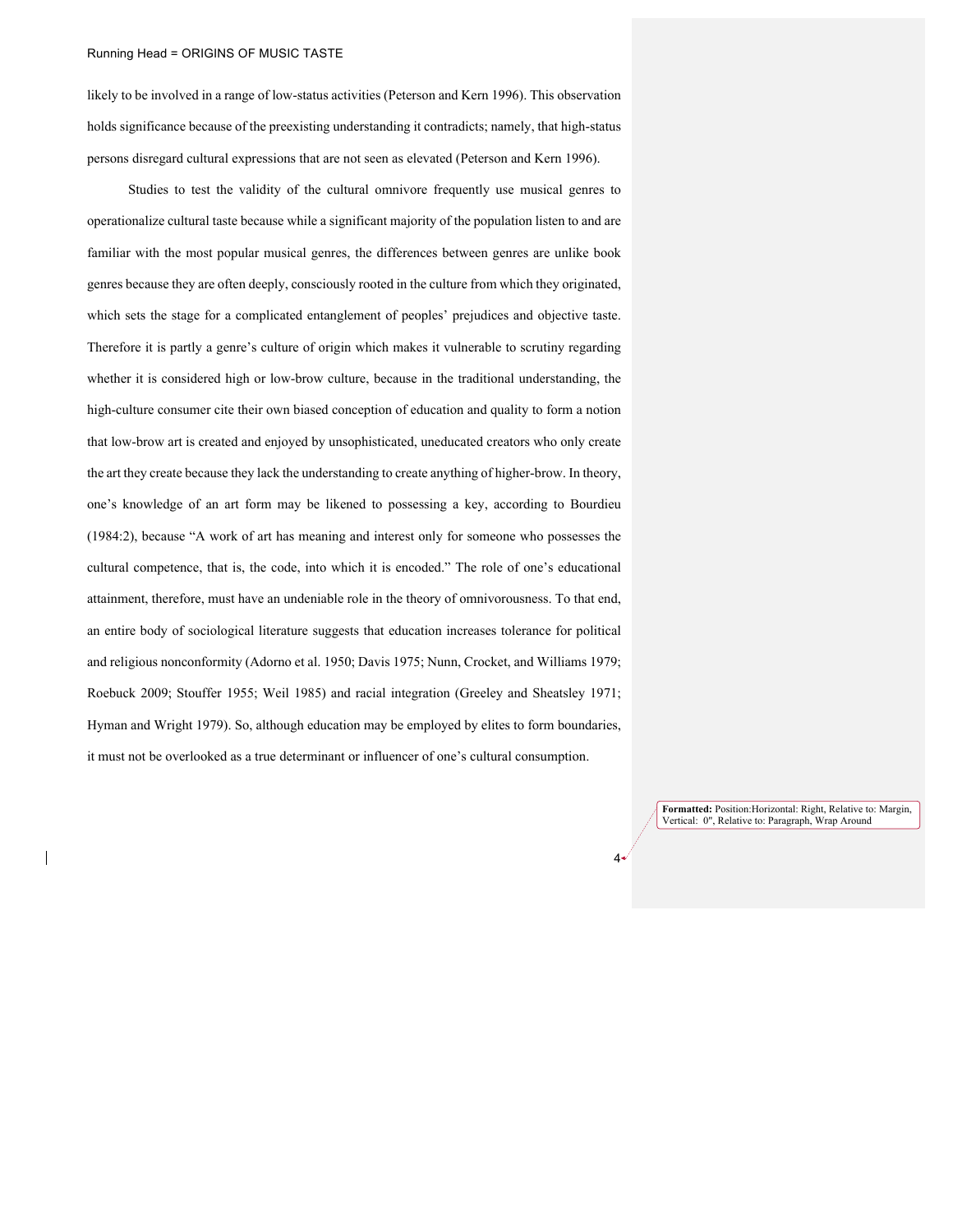In support of the notion that omnivorousness may be the new marker for high status, it was found that consumers who only like classical (traditionally high brow) art rarely participate in either modern or classical art at all; consumers who only like modern (traditionally low brow) art only participate in arts involved in popular culture; and consumers who equally like classical and modern art are very much involved in other forms of high brow art as well (Berghman and van Eijck 2009). These findings allude to the fact that classical art, by itself, is losing its function as a marker for high status, and that only the lovers of a broad range of artistic styles may be considered a cultural elite.

#### *High-brow and Low-brow Culture*

Most sociologists would agree that some forms of cultural consumption serve as markers of social status (Bourdieu 1984; Bryson 1997; Glevarek 2017; Hanquinet 2017; Lahire 2011; McClung 2013; Okada 2017; Peterson and DiMaggio 1975; Veenstra 2015; Weber 1968). High-brow and low-brow culture refer to the forms of art which are considered to be associated with people of higher social class (high-brow) and lower social class (low-brow). Bourdieu (1984:1) suggests, "Cultural needs are the product of upbringing and education: surveys establish that all cultural practices (museum visits, concert-going, reading, etc.) and preferences in literature, painting or music, are closely linked to education level (measured by qualifications or length of schooling) and secondarily to social origin." One example of this is classical music, which may have likely been ascribed to high-brow on account of its traditionally white-dominated past (Bryson 1997).

In support of the hypothesized connection between social class and cultural consumption, studies have shown strong correlations between the ascribed brow of a genre and the social class patterns of the genre's fans. One study found that among a sample of high-class individuals, many

> **Formatted:** Position:Horizontal: Right, Relative to: Margin, Vertical: 0", Relative to: Paragraph, Wrap Around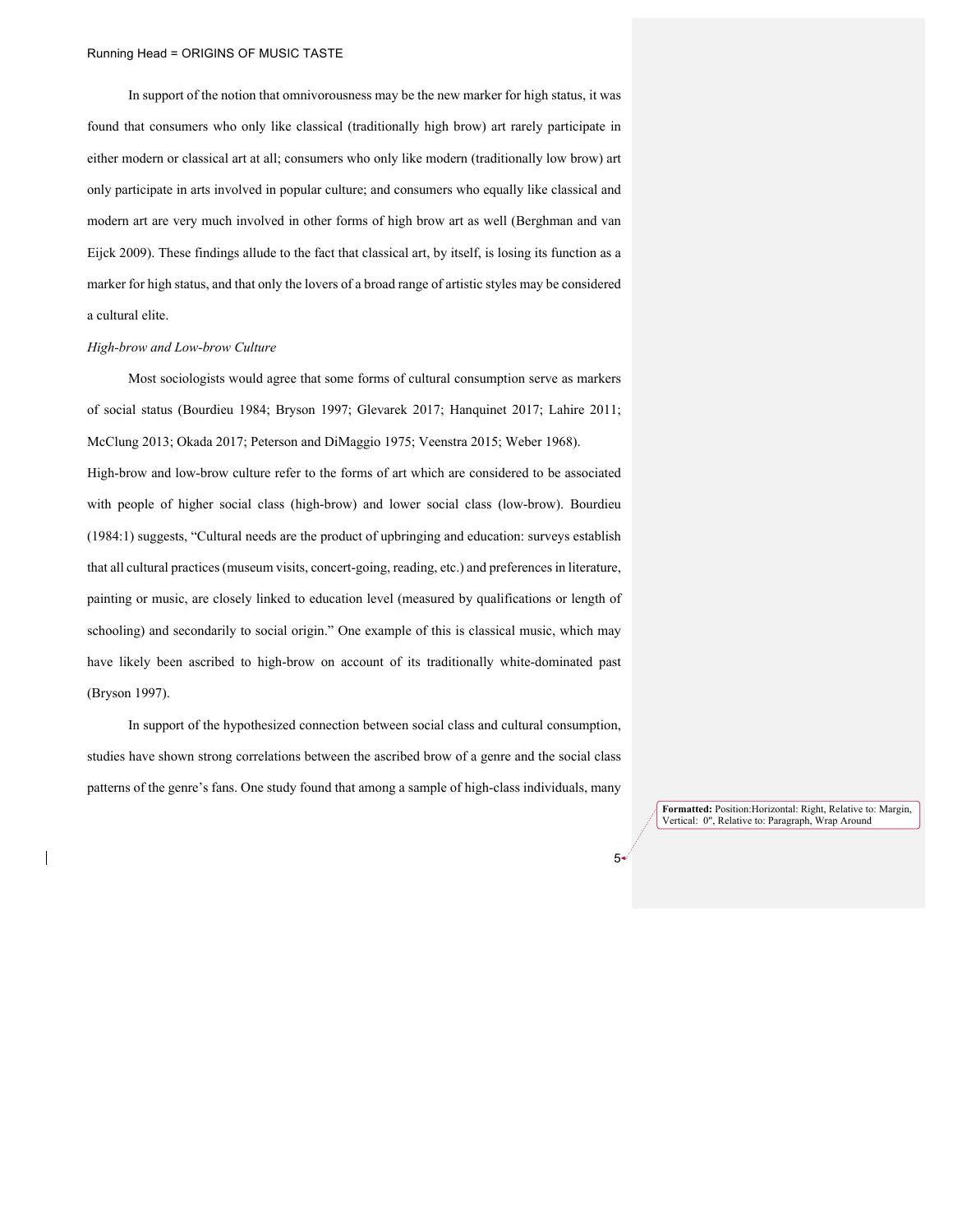of the traditionally low-brow genres (namely country, easy-listening, and golden oldies) were distastes among respondents (Veenstra 2015). However, a simple distaste does not characterize the whole of the preferential distinctions made by consumers of high-brow art. In a study of opera fanatics (which are high-brow in every sense of the term) distinctions are consciously made within the mind of the high-brow consumer to determine whether their consumption was based upon their pure experience of the music or merely a class-based consumption, as well as a distinction between joining in conventional applause and really understanding the music (Benzecry and Collins 2014). *Prestige*

In close relation to the themes of cultural omnivorousness and high and low-brow cultural consumption, prestige is responsible mediating or intervening on many of the social patterns found within cultural omnivorousness and high vs. low-brow art. Prestige, as a concept, is often operationalized through the interrelation of income and educational attainment, and it bears heavily on the arguments for and against cultural omnivorousness and high and low-brow culture. It is therefore necessary to account for the levels of prestige when testing these concepts. Studies have shown that existing cultural hierarchies and their relationships to one another may even account for the emergence of dissonant and omnivorous individual patterns of cultural choice (Hanquinet 2017). Specifically, some suggest that in the late 1800s, as an attempt to create a distinction between Anglo-Saxons and the incoming immigrants, appreciation of the arts––or the possession of cultural capital (Lamont and Lareau 1988)––became a mark of high status (Peterson and Kern 1996). But what about a social group during a time of upward or downward mobility? There is evidence to suggest that identity populations that are in times of upward social mobility may have patterns of cultural taste that are distinct from the social class from which they come, and the class to which they are aspiring to become. Specifically, "The evidence suggests middle-class

> **Formatted:** Position:Horizontal: Right, Relative to: Margin, Vertical: 0", Relative to: Paragraph, Wrap Around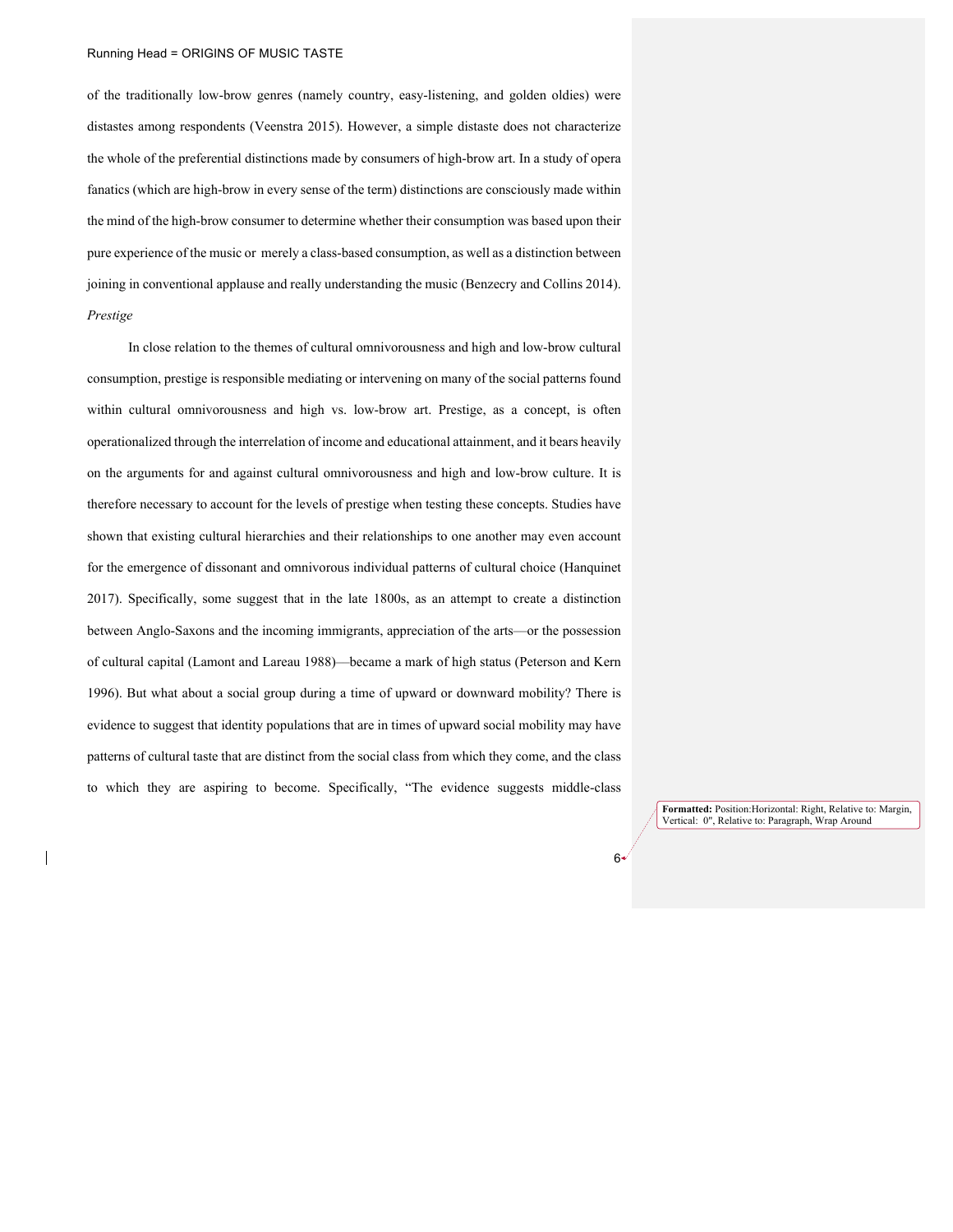convergence with regard to Afro-American art forms, reflecting the need of upwardly mobile minorities to maintain credible membership claims in both dominant and minority cultures" (DiMaggio and Ostrower 1990:753). An individual's prestige can therefore often taint their understanding and acceptance of an otherwise objective art form, and to this end, in the case of many art forms, race is more than involved (Ghandnoosh 2010). In one example, "Rap music with its evocation of angry black rappers and equally angry black audiences—was simultaneously perceived as a more authentic and serious art form than was heavy metal music, and as a more salient threat to society as a whole than the 'white' music genre" (Binder 1993:754). If nothing else, this finding reveals that musical preference is not just about the music itself (Vuolo, Uggen, and Lageson 2014).

#### *Situating the Present Study*

This study investigates the relationship between ones socioeconomic status and their cultural omnivorousness, operationalized via household/family income and educational attainment to measure status, and using the number of genres liked by the respondent to measure cultural omnivorousness.

As reviewed above, past literature analyzes the theory of cultural omnivorousness, the delineation of high and low-brow art, and the role and expression of one's prestige, as well as their combined effects on an individual's conception of their musical taste. This is an important study to further the study of cultural taste because it looks at music––which, more so than most other art forms, forms a bridge between ones objective taste in an art form and the culture from which they and the music came.

RESEARCH METHODS

**Formatted:** Position:Horizontal: Right, Relative to: Margin, Vertical: 0", Relative to: Paragraph, Wrap Around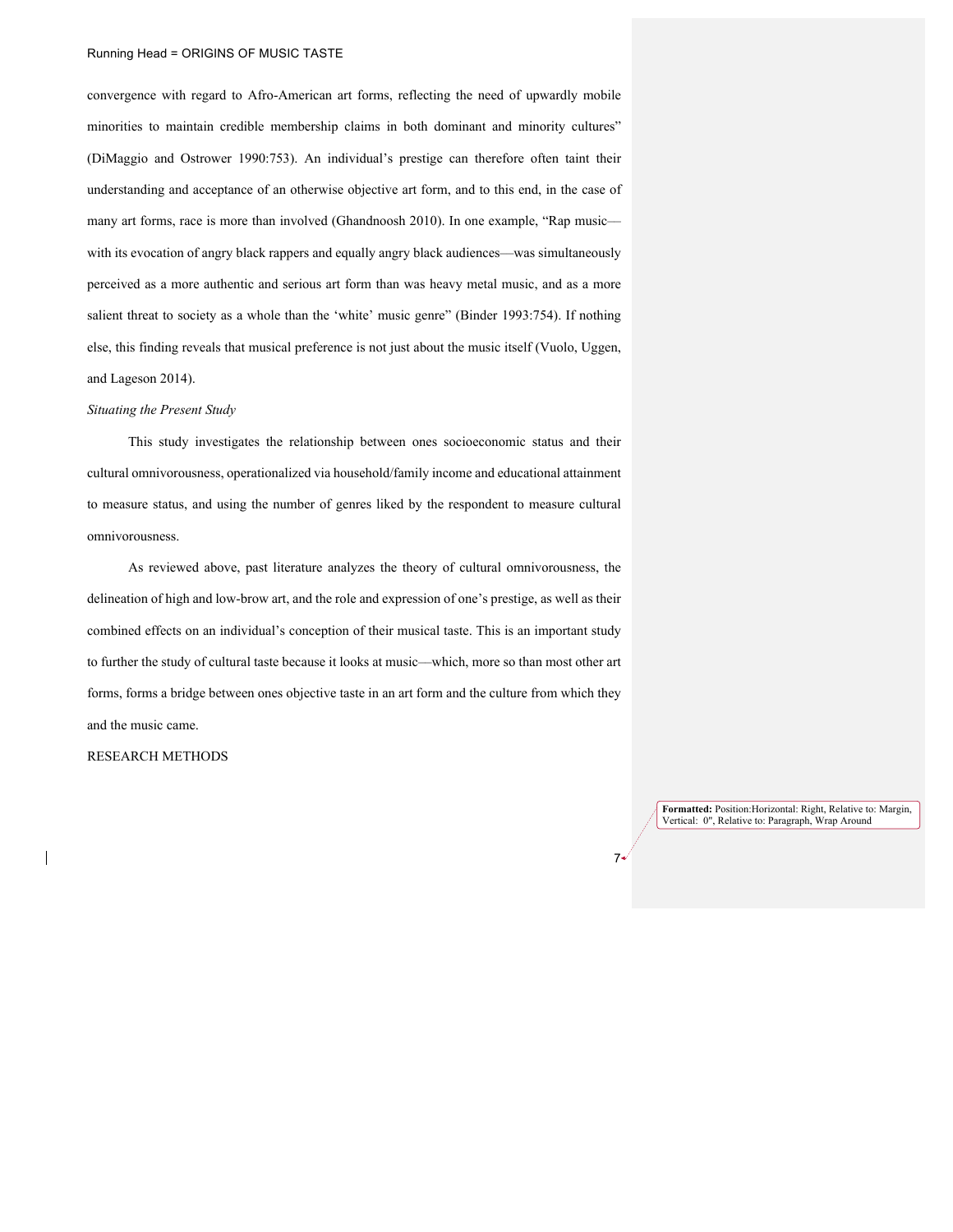I use the 1993 General Social Survey (GSS) to conduct my research. The GSS is an annual study conducted by the National Opinion Research Center, which uses a stratified random sampling method of noninstitutionalized adults in the United States, and had 1,606 respondents in 1993 (Davis and Smith 1993). For further information about this dataset and how data was collected, refer to http://gssdataexplorer.norc.org.

The 1993 survey was the first and most recent edition to include questions regarding culture, leisure activities, and musical genre preferences. While previous surveys have asked respondents to indicate the musical genres they like among a long list of genre titles, the 1993 GSS asked all 1,606 respondents "Can you tell me which of the statements on this card comes closest to your feelings about each type of music?" Respondents were instructed to indicate their opinion of each of the 17 genres individually on a 5-point Likert scale ranging from "like very much" to "dislike very much." Using these data, I created my dependent variable to effectively act as a measure of musical omnivorousness. First creating dummy variables such that each of the "like" and "like very much" responses given by each respondent equal "1" and responses of "dislike," "dislike very much," and "mixed feelings," given by respondents equal "0." After, I combined all 17 dummy variables to create a single, nominal variable to allow analysis to discern the number of genres each respondent indicated they liked. In this survey item, "don't know" responses are treated as missing and those respondents are eliminated from the analysis, leaving 828 respondents.

The independent variable used to measure education asked respondents "What is the highest grade in elementary school or high school that you got credit for?" Responses ranging above elementary or high school were asked the follow-up "How many years did you complete?" Responses, communicated in years (as opposed to degrees/grades), were coded with their exact numerical value and range from 0 to 20. "Don't know" responses were coded as missing and

> **Formatted:** Position:Horizontal: Right, Relative to: Margin, Vertical: 0", Relative to: Paragraph, Wrap Around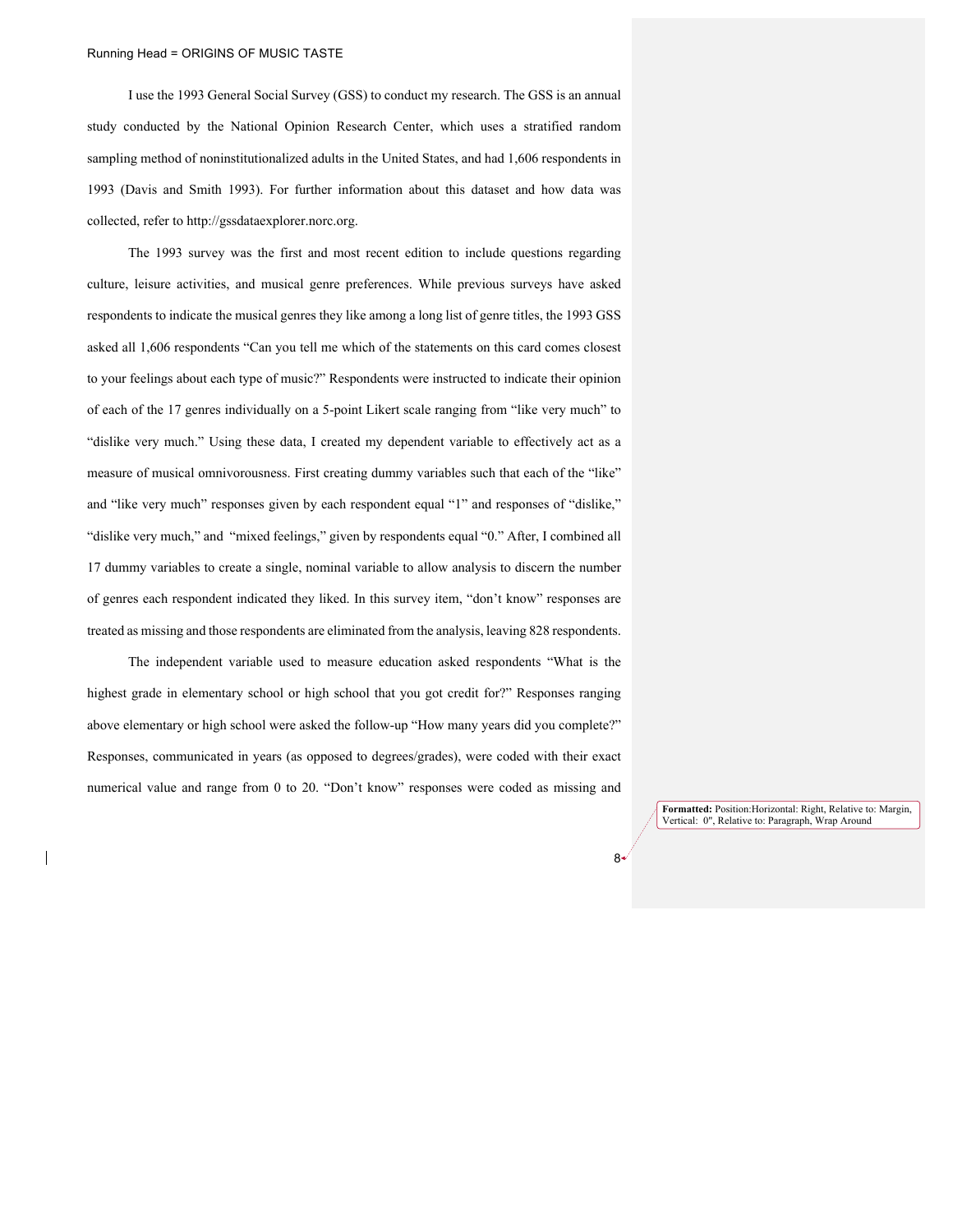#### Running Head = ORIGINS OF MUSIC TASTE

excluded from the analysis. The second independent variable for income asks respondents "In which of these groups did your total family income, from all sources, fall last year before taxes, that is?" There are 21 groups, "Lt \$1000," "\$1000 to 2999," "\$3000 to 3999," "\$4000 to 4999," "\$5000 to 5999," "\$6000 to 6999," "\$7000 to 7999," "\$8000 to 9999," "\$10000 to 12499," "\$12500 to 14999," "\$15000 to 174999," "\$17500 to 19999," "\$20000 to 22499," "\$22500 to 24999," "\$25000 to 29999," "\$30000 to 34999," "\$35000 to 39999," "\$40000 to 49999," "\$50000 to 59999," "\$60000 to 74999," "\$75000+" "Refused" and "Don't know" (Davis and Smith 1993). To make analysis easier, each of the 21 groups were recoded to be labeled as their individual medians. The new options are "\$500," "\$1500," "\$3500," "\$4500," "\$5500," "\$6500," "\$7500," "\$9000," "\$11250," "\$13750," "\$16250," "\$18750," "\$21250," "\$23750," "\$27500," "\$32500," "\$37500," "\$42500," "\$55000," "\$67500," "\$82500."

The control variable, age, asks respondents to indicate their age. Responses are coded as the numerical response given by the respondent, beginning at 18 and with the exception of the category "89 or older" for those respondents who are aged 89 or older. Responses with "Don't Know" and "No Answer" were treated as missing and eliminated from analysis.

# FINDINGS

#### *Univariate Analysis*

A univariate analysis was run for each of my four variables. Beginning with the dependent variable for genres liked per respondent and visualized in Figure 1, with a mean of 7.55 genres and a standard deviation of 3.3 genres, we find that the majority of the sample indicated that they either "Like" or "Like very much" a range of about four to ten musical genres, with the average being about seven or eight genres (see Table 1).

[Insert Table 1 about here.]

**Formatted:** Position:Horizontal: Right, Relative to: Margin, Vertical: 0", Relative to: Paragraph, Wrap Around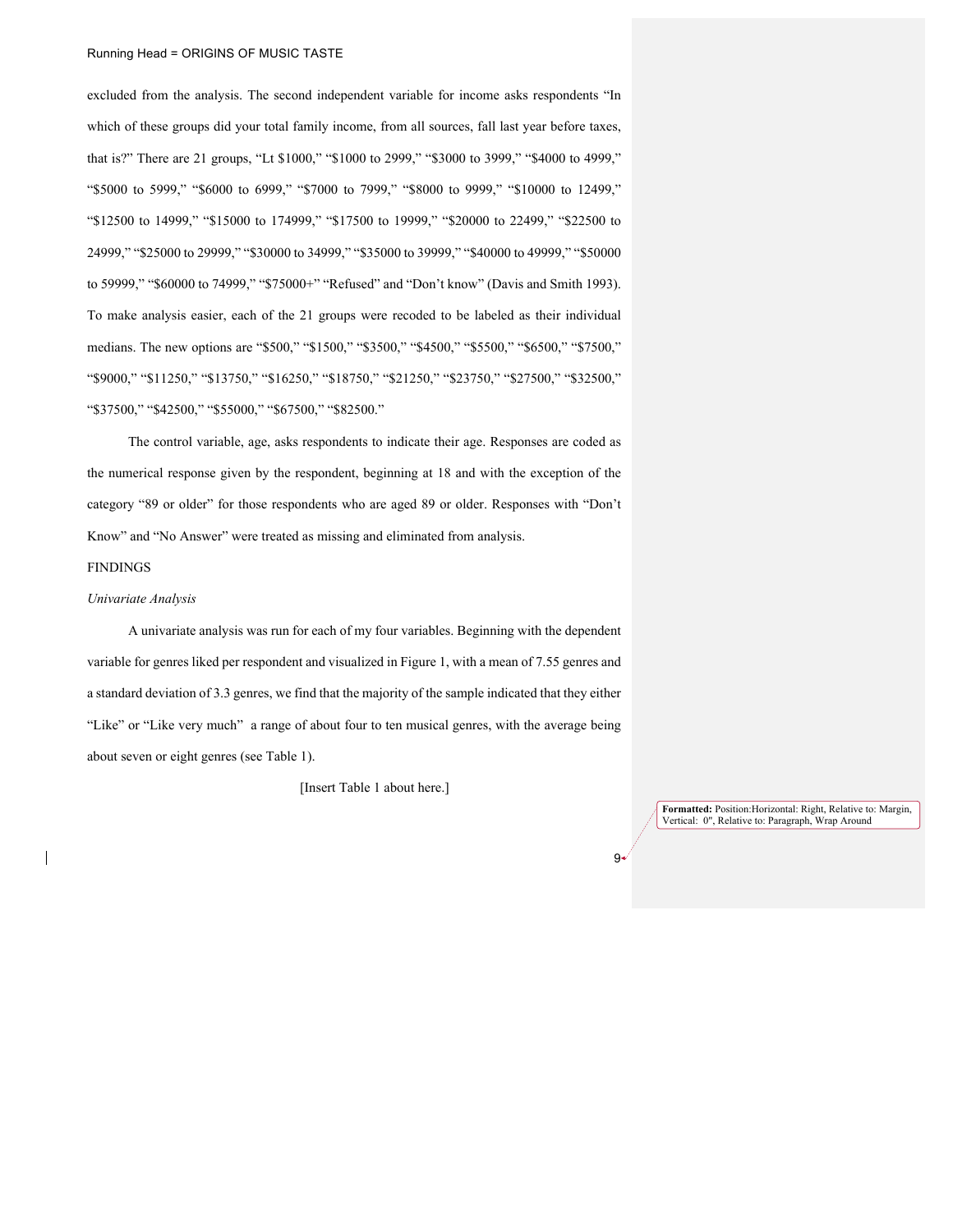#### [Insert Figure 1 about here.]

Like the dependent variable for musical genres, the independent variable for education showed little variation as well. With a mean of 13.44 years and a standard deviation of 3.01 years, we find that the majority of the sample fall in between about 10 and 16 years of education, with the average specifically being 13.44 years. As Figure 2 illustrates, this finding suggests that highest concentration of respondents within sample is most likely to have graduated high school (12 years,) while a smaller but yet substantial portion has graduated college with a bachelor's degree.

#### [Insert Figure 2 about here.]

The independent variable for family income (in 1991) shows the greatest variation, with a mean of \$36,866.20 and a standard deviation of \$24,344.86. These data suggest that the majority of the sample has a family income of roughly \$37,000 per year. The data also suggest with the high standard deviation that there is a substantial amount of variation in the sample—a common phenomenon in income data due to high-income outliers, as can be noted in Figure 3.

#### [Insert Figure 3 about here.]

The final variable, the control variable for age, has a mean of 43.39 and a standard deviation of 15.36, meaning the average age of the sample is 43 years old, and the majority of the sample falls between the ages of 28 and 58.

#### *Bivariate Analysis*

In order to analyze for correlations between the variables (list-wise deletion of missing data and two-tailed test of significance), a correlation matrix was run and held to a standard of *p* <.05 for statistical significance. The results, found in Table 2, show statistical significance in four of the six variables tested. Drawing from the table, first and foremost, there is a statistically significant  $(p < 0.05)$  relationship that is weak and positive between the musical genres liked per respondent

> **Formatted:** Position:Horizontal: Right, Relative to: Margin, Vertical: 0", Relative to: Paragraph, Wrap Around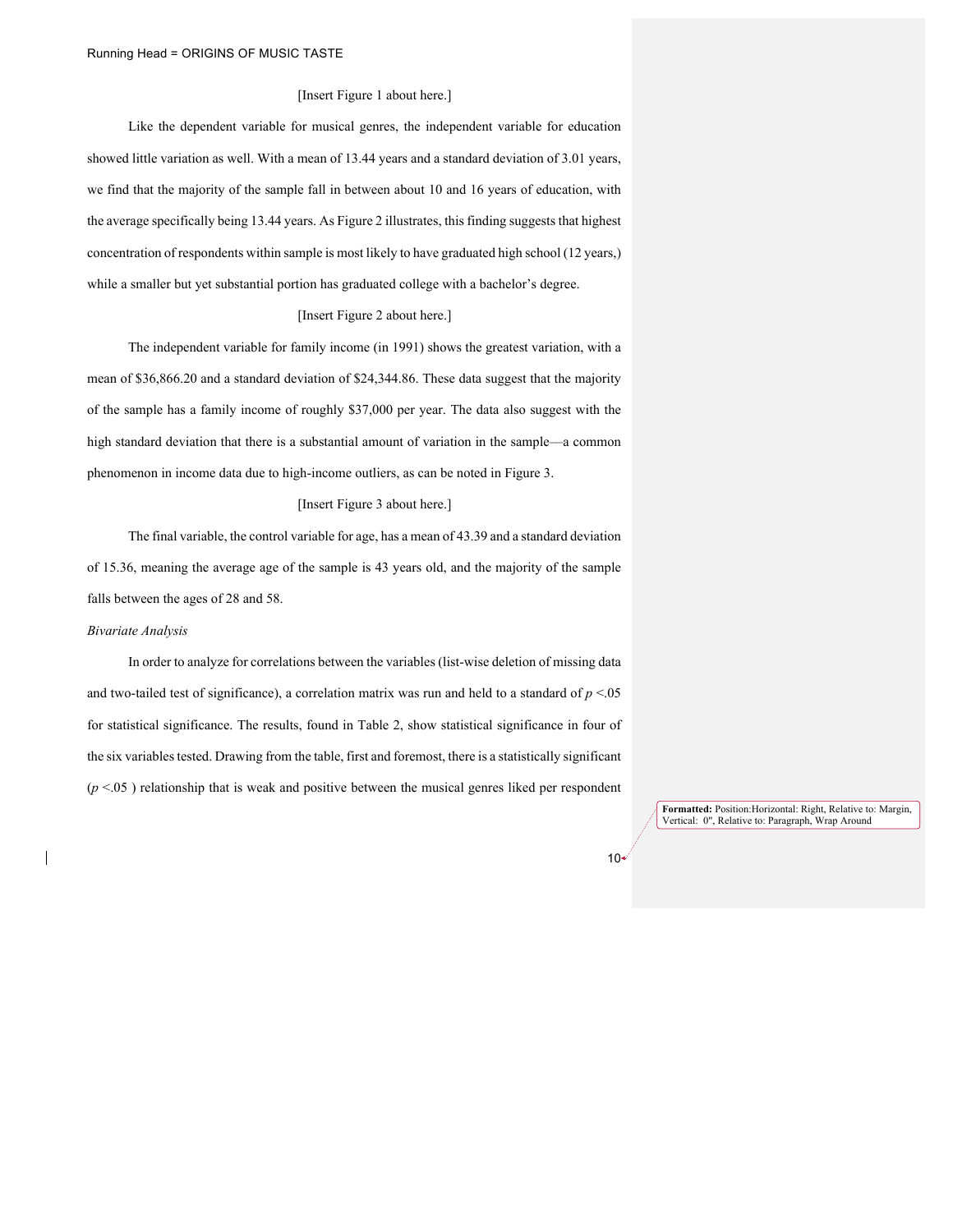and respondents educational attainment  $(r = .15)$ . This relationship tells us that as an individual's level of education increases, so increases the number of musical genres they like.

# [Insert Table 2 about here.]

There is also a statistically significant relationship between the number of musical genres liked per respondent and respondents age, that is negative and very weak  $(r = -.08)$ . This relationship tells us that across the population, as an individual's age increases, the number of genres they like decreases.

Departing from the dependent variable of musical genres liked, there is a statistically significant relationship between respondents income and education, that is moderate in strength and positive in direction  $(r = .44)$ . This relationship reaffirms that across the population, as an individual's level of education increases, their income also increases.

In the final relationship between respondents age and educational attainment, we find a negative, weak, and statistically significant relationship  $(r = -.23)$ . This relationship reveals that across the population, as the age of individuals increases, their educational attainment decreases. *Multivariate Analysis*

Table 3 shows the results of the multivariate regression model, which is significant at the .05 level, with an *F* value of 7.681. The R-squared value of the model is .025, telling us that 2.5 percent of the variation in the dependent variable (genres liked) can be explained by the effects of the independent variables (income, education, and age).

# [Insert Table 3 about here.]

Of all the results, the only statistically significant relationship (and therefore the strongest relationship, as confirmed by the standardized coefficient) among variables was that of genres liked and education. The unstandardized coefficient of .136 indicates that for each additional year

> **Formatted:** Position:Horizontal: Right, Relative to: Margin, Vertical: 0", Relative to: Paragraph, Wrap Around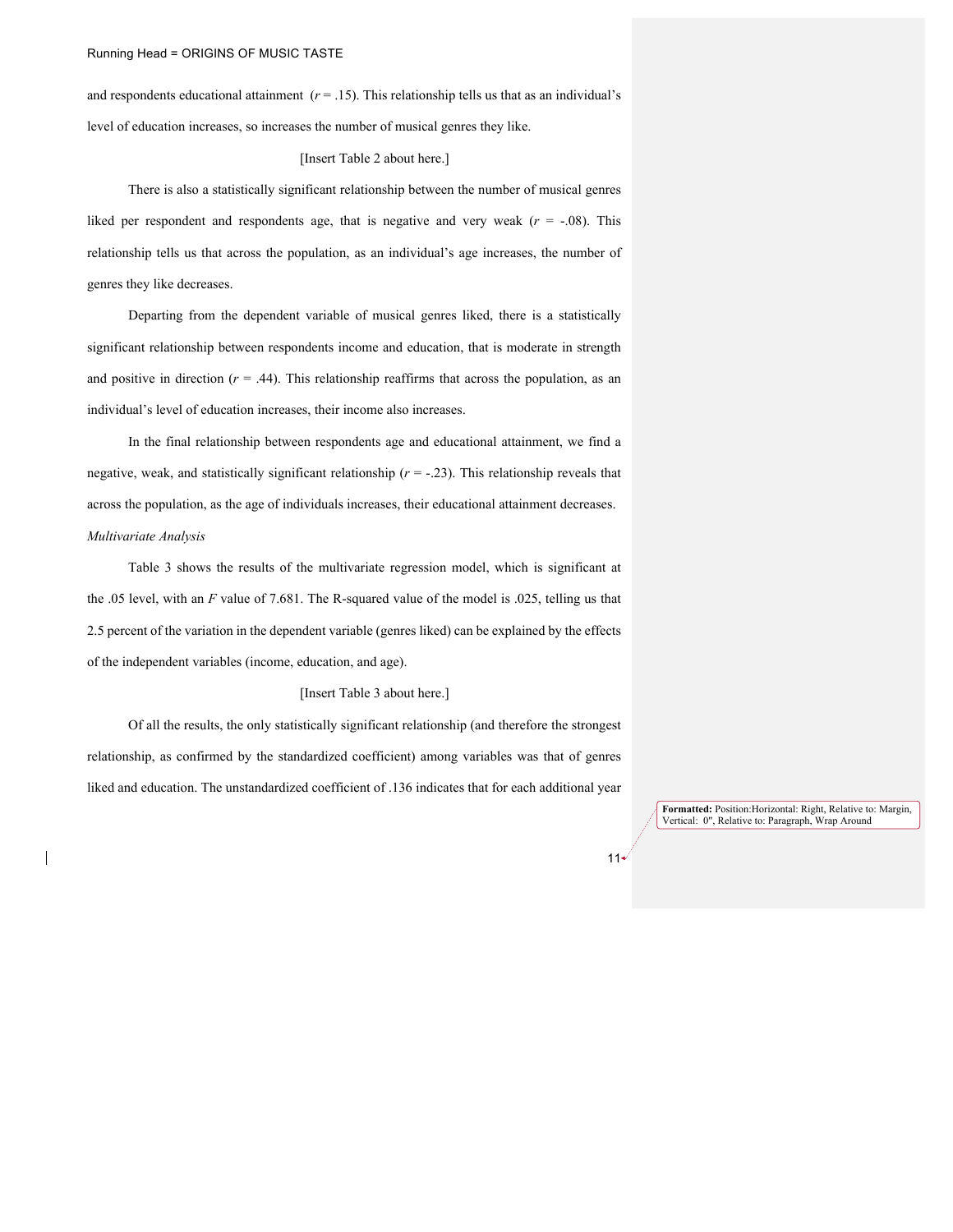of education attained, the respondent will like an additional .136 genres (*p* < .05). These findings are consistent with those of the bivariate correlation analysis specifically since we can see the weak, positive and statistically significant relationship between education and genres liked in both analyses ( $p < .05$ ). These results therefore disconfirm the first hypothesis, as we see no significant relationship between income and the number of genres likes. However, they support both the second and third hypotheses as we not only see a positive relationship between the education and genres liked variables, but we see no other significant relationships, so by default, education is the strongest ( $p < .05$ ).

# DISCUSSION

The regression analysis in Table 3 reveals that net of all other variables, the relationship between education and genres liked is the only statistically significant relationship, with both income and age having no significant results ( $p < .05$ ). Cross referencing these regression results with those of the bivariate correlation in Table 2, we see that the findings are all consistent, with the exception of age showing a significant relationship with genres liked in the bivariate correlation, while not in the regression  $(p < .05)$ . This is likely due to the influence of the relationship between age and education. It is likely that the significance found in the bivariate correlation analysis between genres liked and age is actually the result of education acting as an intervening variable between age and genres liked  $(p < .05)$ . Age and education are so strongly and significantly correlated  $(r = -.232)$  that the significance of ones age on genres liked is actually due to the effect of one's education ( $p < .05$ ). The lack in significance of age and genres liked found in the regression is therefore attributed to the controlling effect of the regression analysis.

As the theory of cultural omnivorousness links SES to cultural taste, with SES being a combination of primarily ones educational attainment and income, these findings alone neither

> **Formatted:** Position:Horizontal: Right, Relative to: Margin, Vertical: 0", Relative to: Paragraph, Wrap Around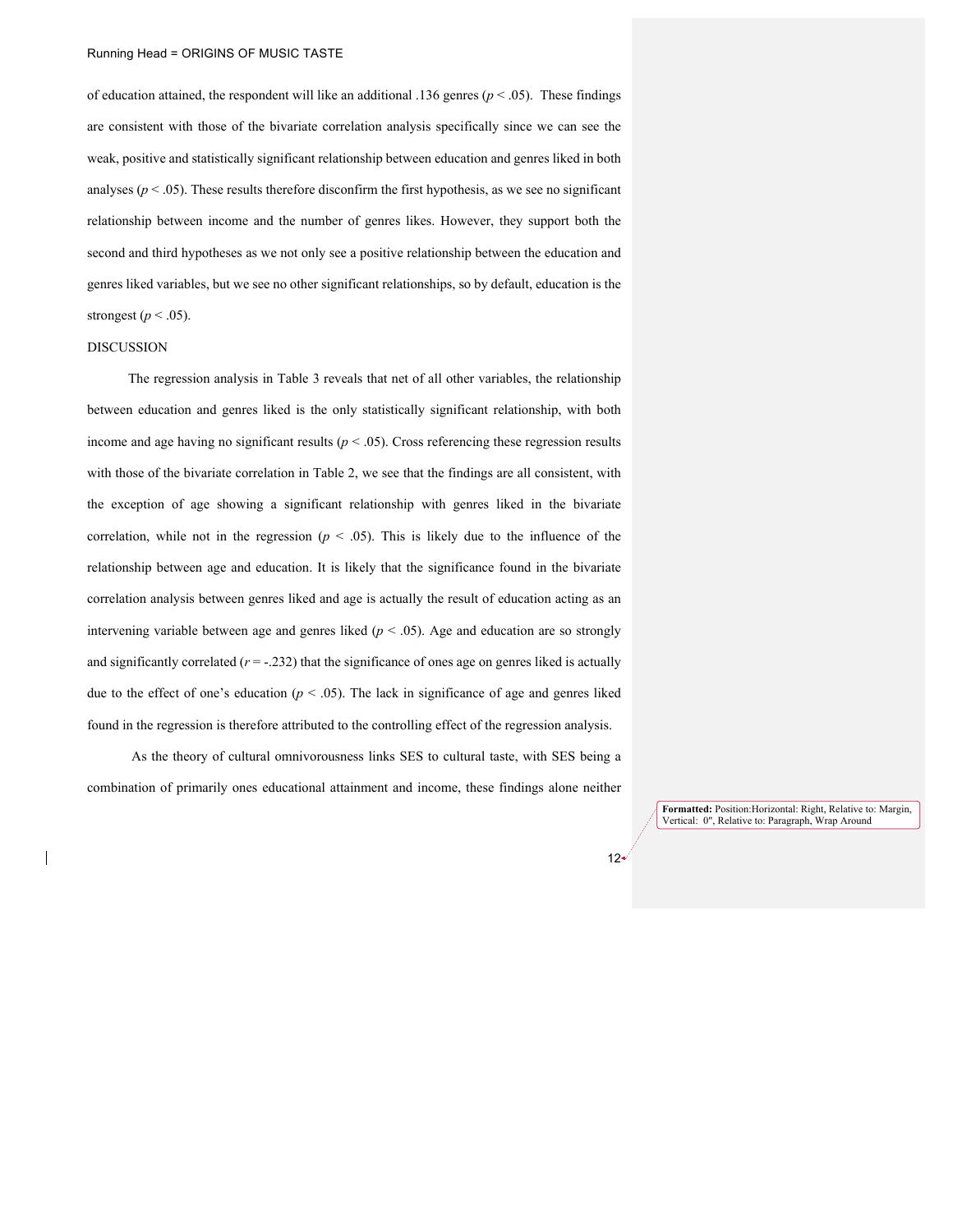conclusively support nor disconfirms the cultural omnivore theory and hypothesis because while it supports that higher education leads to broader cultural taste, it does not support that higher income does the same.

Looking now to the absence of any significant relationship between income and genres liked, the findings may support Homology Thesis, put forth by Veenstra (2015), which states that specified cultural tastes are embedded within each class position throughout the class hierarchy. This therefore infers that income may not always dictate cultural tastes, even if those tastes are frequently associated with a specific social class.

The findings of this study also find indirect support from the well-established body of literature which supports that education increases tolerance for political and religious nonconformity (Adorno et al. 1950; Davis 1975; Nunn et al. 1979; Roebuck 2009; Stouffer 1955; Weil 1985) and racial integration (Greeley and Sheatsley 1971; Hyman and Wright 1979). Bourdieu (1984) would agree, and cast an even wider net in suggesting that similarly to a key and a lock, education is the key to understanding and appreciating differing art forms.

Therefore, the findings of this study partially disconfirm and support the hypotheses. While the results reject the first hypothesis, finding that measures of income cannot accurately predict the number of genres liked, the second, and by default, the third, hypotheses are supported with the finding that education can indeed predict the number of genres liked. It is, however, possible that the findings here are reflective of entirely different social dynamics at work.

# **CONCLUSION**

#### *Summary*

Why do some people claim to "listen to all music" while others prefer one genre? Existing research on musical tastes suggests there is a lot more than mere taste that influences an

> **Formatted:** Position:Horizontal: Right, Relative to: Margin, Vertical: 0", Relative to: Paragraph, Wrap Around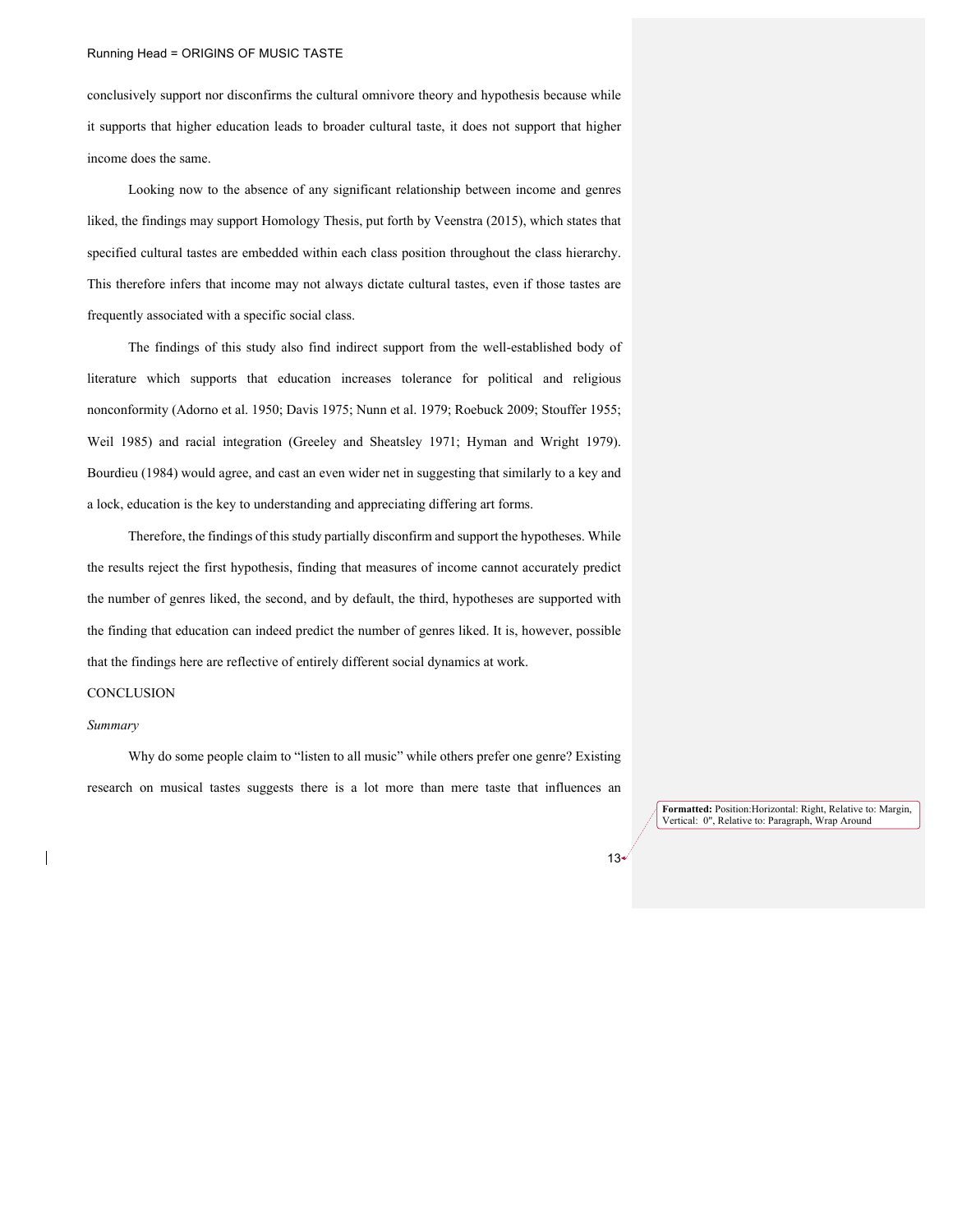individual's opinions of particular musical genres (Benzecry and Collins 2014; Peterson and Simkus 1992; Vuolo, Uggen, and Lageson 2014). To investigate this, I look to the theory of cultural omnivorousness (Peterson and Simkus 1992), which suggests that high status individuals may no longer prefer a select few musical genres, but conversely a broad and eclectic arrangement of genres. Using data on musical preferences likes from the 1993 General Social Survey of 828 respondents, I link literatures on cultural omnivorousness (Peterson and Simkus 1992), cultural capital (Bourdieu 1984), musical taste, and prestige by proposing that the patterns of an individual's musical preference can be predicted through their educational attainment and income. Controlling for the age of the respondent, the multivariate regression analyses find educational attainment to be the only significant predictor of musical preferences, with neither income nor age having relationships with musical preferences. I suggest, therefore, that the theory of cultural omnivorousness is upheld, as respondents with higher levels of educational attainment liked more musical genres.

#### *Limitations*

Despite the findings, this study suffers from several limitations. First and foremost is the age of the data and its inapplicability to today. The differences in music consumption that have taken place between 1993 and today in 2019 cannot be overstated, and while the present study findings hold true to 1993, they cannot be applied to today's context. From the devices we use to access music, to the speakers we listen through, to the source from which we acquire music, to the cost of music listening, to the role of music in different applications, to even the genres that exist today, there are countless changes that have taken place and therefore there are countless interrelated limitations. What is more, having been born in 1997 myself, I was not witness to the year 1993 and therefore cannot accurately envision many of the differences. This research

> **Formatted:** Position:Horizontal: Right, Relative to: Margin, Vertical: 0", Relative to: Paragraph, Wrap Around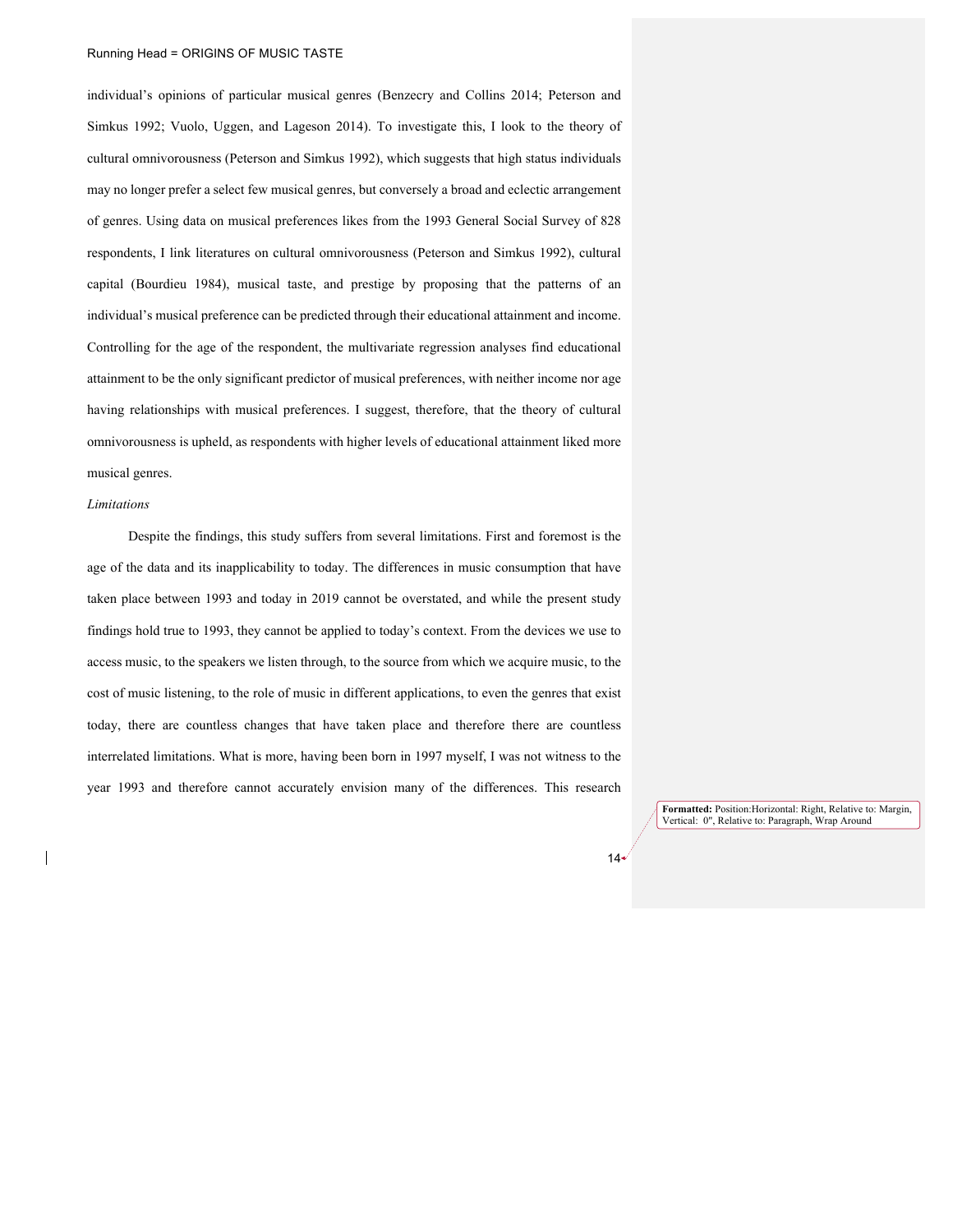presupposes that respondent music listeners have the ability to choose that which they wish to listen to with the same degree of freedom that we do today, but that is simply not the case––not least because 1993 predates the modern internet.

Second, limiting the operational precision of this study is the inherently interpretive nature of musical genre delineations in the context of self-reported data. Similarly to the colors of the rainbow, there are both a handful major genres that are known and recognized by everyone, and there are peripheral genres that are more specific, perhaps more similar to one another, and ultimately less well known and understood. The GSS includes several of these lesser-known genres, and since these data cannot tell us with complete certainty that each respondent had an accurate understanding of the genres while responding to the survey, we must assume that respondents would not indicate that they like a genre that they are unsure about. For example, one of the musical genre categories is referred to in the survey as "new age." It would not be unreasonable to ask; what exactly is new age music? In future research, a measure of respondents' participation in a genre would provide a more precise and accurate depiction of the respondents' enjoyment for the genre. After this, the only remaining option may be to measure the activity of an individual's serotonin receptors as they listen to each genre––but that sounds alike a lot of work, and truthfully I am unsure if such an analysis exists!

Third, the operationalization of Bourdieu's (1984) "cultural capital" in the present study through the survey variables of educational attainment and family income are imperfect and therefore a limiting factor to the accuracy of the findings. The concept of cultural capital (Bourdieu 1984) refers to a form of education that pertains to an understanding for traditionally high-brow art, and it functions as a form of prestige. There is no perfect item in the dataset to measure such a concept, so educational attainment and family income must suffice.

> **Formatted:** Position:Horizontal: Right, Relative to: Margin, Vertical: 0", Relative to: Paragraph, Wrap Around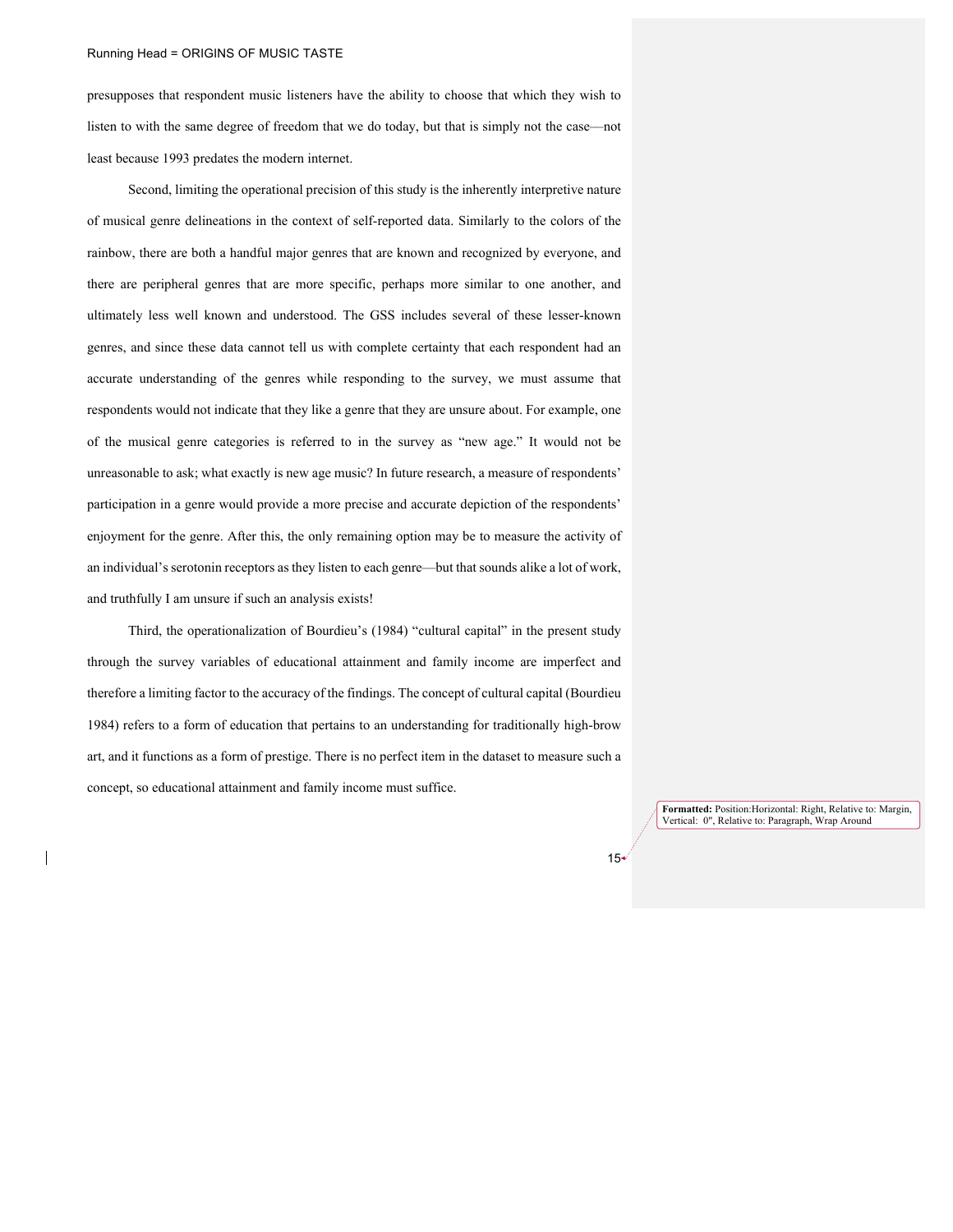# *Contributions*

This study further develops Bourdieu's (1984) theory of high-status cultural exclusiveness by adding depth to its pillars––specifically with regard to the difference of significance between income and education in my analysis. While Bourdieu would suggest that both income and education have equal bearing on the breadth of cultural tastes, these analyses would suggest otherwise; education is the stronger predictor, if not the only.

Further research into the mechanisms of cultural taste would benefit greatly from a focus on other objects of taste aside from music, such as film, for example. Additionally and similarly, it would be necessary to look into the different expressions of taste. Most people do not express their feelings for a musical genre by indicating their like or dislike on a Likert scale, as these respondents have. Perhaps the objects one consumes or appreciates are less distinguishing than the *way* they are appreciated or understood.

#### *Final Remarks*

As history shows, music production and consumption have permeated humanity and our cultures for as long as we can look back. Functioning differently for different societies and cultures, musicality is as much a part of humanity as *any* form of cultural or creative expression, and as such, deserves the same degree of respect for shaping our present society as any other social force. What does music do for us today? And what does it mean politically and socially when specific pieces of music are played in specific settings? These questions remain to be explored but what we know for sure is this; there will always be people who "listen to everything." Don't believe them.

> **Formatted:** Position:Horizontal: Right, Relative to: Margin, Vertical: 0", Relative to: Paragraph, Wrap Around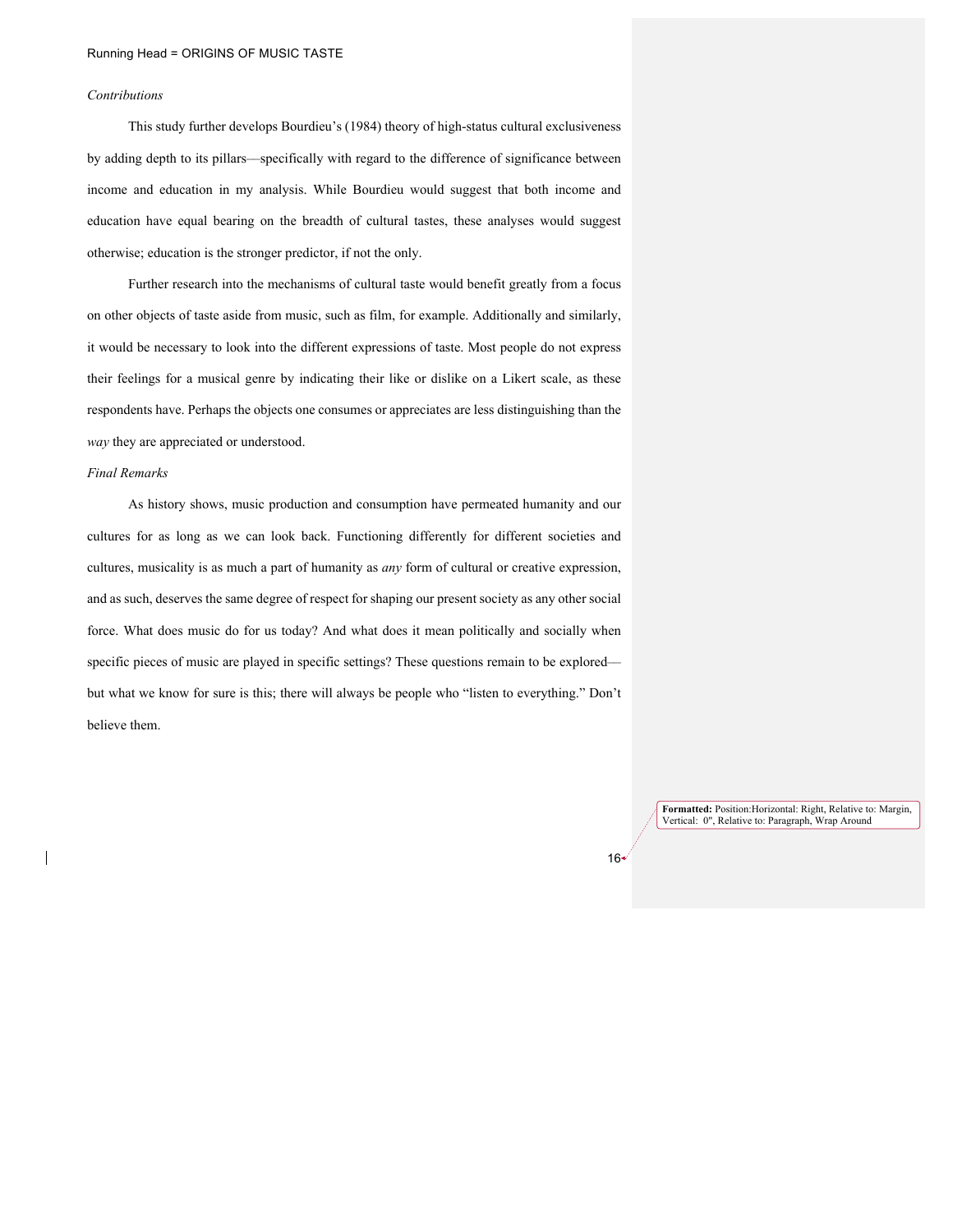# REFERENCES

- Adorno, Theodore W., Else Frenkel-Brunswik, Daniel J. Levinson and Nevitt Sanford. 1950. *The Authoritarian Personality.* New York: Harper.
- Benzecry, Claudio, and Randall Collins. 2014. "The High of Cultural Experience: Toward a Microsociology of Cultural Consumption." *Sociological Theory* 32(5):307-326.
- Berghman, Michael, and Koen van Eijck. 2009. "Visual Arts Appreciation: Crossing Horizontal and Vertical Boundaries within the Cultural Hierarchy." *Sociologie* 5(3):376-405.
- Binder, Amy. 1993. "Constructing Racial Rhetoric: Media Depictions of Harm in Heavy Metal and Rap Music." *American Sociological Review* 58(6):753-767.
- Bourdieu, Pierre. 1984. *Distinction: A Social Critique of the Stratification of Taste.* Cambridge, MA: Harvard University Press.
- Bryson, Bethany. 1997. "What about the Univores? Musical Dislikes and Group-Based Identity Construction among Americans with Low Levels of Education." *Poetics* 25(2-3):141-156.
- Bryson, Bethany. 1996. ""Anything but Heavy Metal": Symbolic Exclusion and Musical Dislikes." *American Sociological Review* 61(5):884-899.
- Davis, James, and Tom Smith. 1993. *General Social Surveys, 1972-1993: Cumulative Code Book.*Chicago, Il: National Opinion Research Center.
- Davis, James A. 1975. "Communism, Conformity, Cohorts, and Categories: American Tolerance in 1954 and 1972-73." *American Journal of Sociology* 81(3):491-513.
- DiMaggio, Paul, and Francie Ostrower. 1990. "Participation in the Arts by Black and White Americans." *Social Forces* 68(3):753-778.

**Formatted:** Position:Horizontal: Right, Relative to: Margin, Vertical: 0", Relative to: Paragraph, Wrap Around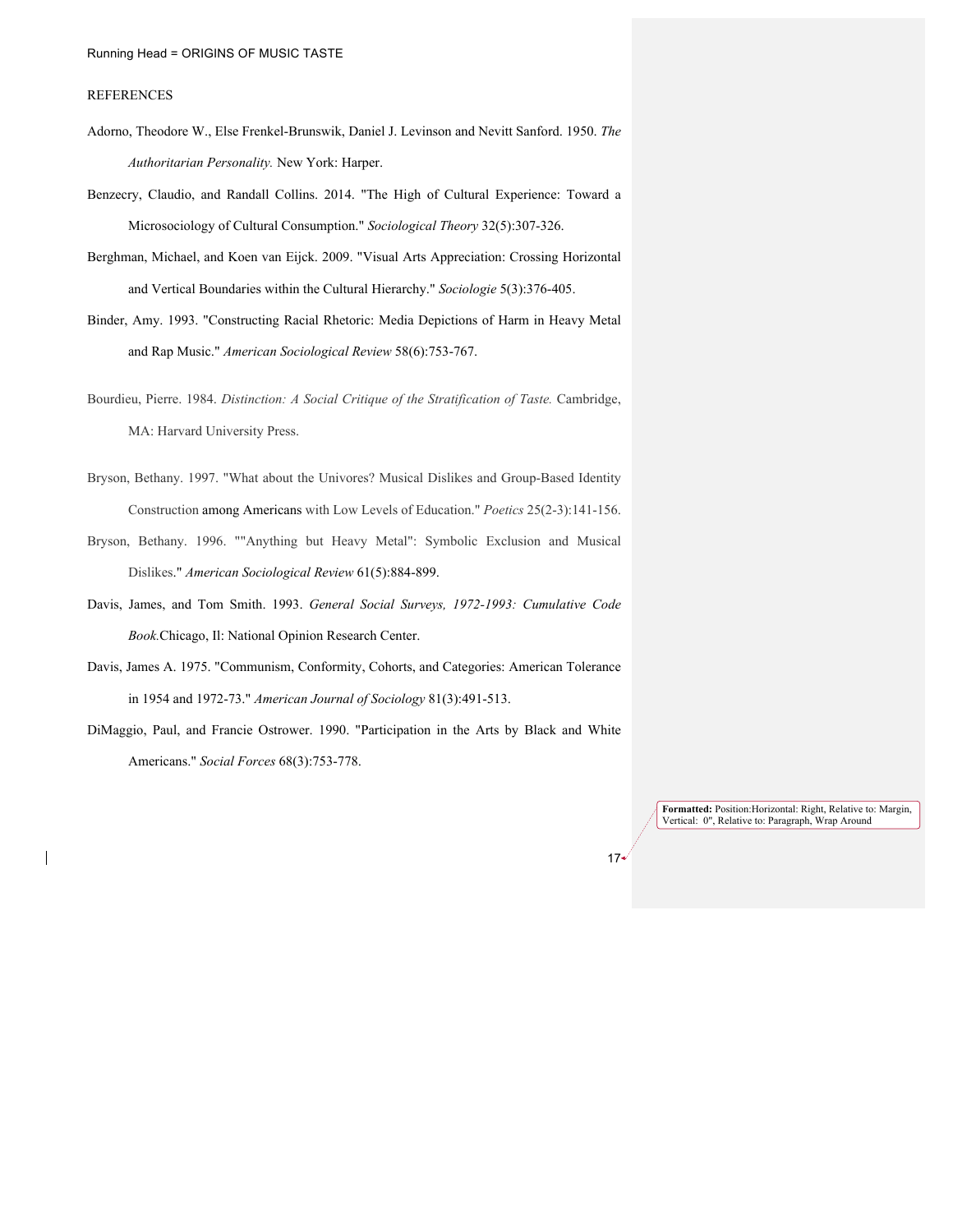- Ghandnoosh, Nazgol. 2010. "'Cross-Cultural' Practices: Interpreting Non-African-American Participation in Hip-Hop Dance." *Ethnic & Racial Studies* 33(9):33.
- Glevarec, Hervé, and Michel Pinet. 2017. "Is Cultural Eclecticism Axiological and a New Mark of Distinction? Cultural Diversification and Social Differentiation of Tastes in France." *Cultural Sociology* 11(2):188-216.
- Greeley, Andrew M., and Paul B. Sheatsley. 1971. "Attitudes Towards Racial Integration."*Scientific American* 225(6):13-19.
- Hanquinet, Laurie. 2017. "Exploring Dissonance and Omnivorousness: Another Look into the Rise of Eclecticism." *Cultural Sociology* 11(2):165-187.
- Hyman, Herbert H., and Charles R. Wright. *Education's Lasting Influence on Values.* Chicago, IL: Chicago University Press.
- Lahire, Bernard. 2011. "The Individual and the Mixing of Genres Cultural Dissonances and Self-Distinction." *Journal Fur Soziologie* 21(1):39-68.
- Lamont, Michele, and Annette Lareau. 1988. "Cultural Capital: Allusions, Gaps, and Glissandos in Recent Theoretical Developments." *Sociological Theory* 6(2):153-168.
- McClung, Alexander. 2013. *Cultural Omnivores in Context: An Examination of Neighborhood Effects on Cultural Taste.* Albany: University of Albany Press.
- Nunn, Clyde Z., Harry J. Crockett and J. A. Williams. 1978. *Tolerance for Nonconformity.* San Francisco, CA: Jossey-Bass Publishers.
- Okada, Sosuke. 2017. "Structure of Cultural Rejection." *Sociological Perspectives* 60(2):355-377.
- Peterson, Richard A., and Albert Simkus. 1996. "How Musical Tastes Mark Occupational Status Groups." Pp. 152-86 in *Cultivating Differences: Symbolic Boundaries and the Making of*

**Formatted:** Position:Horizontal: Right, Relative to: Margin, Vertical: 0", Relative to: Paragraph, Wrap Around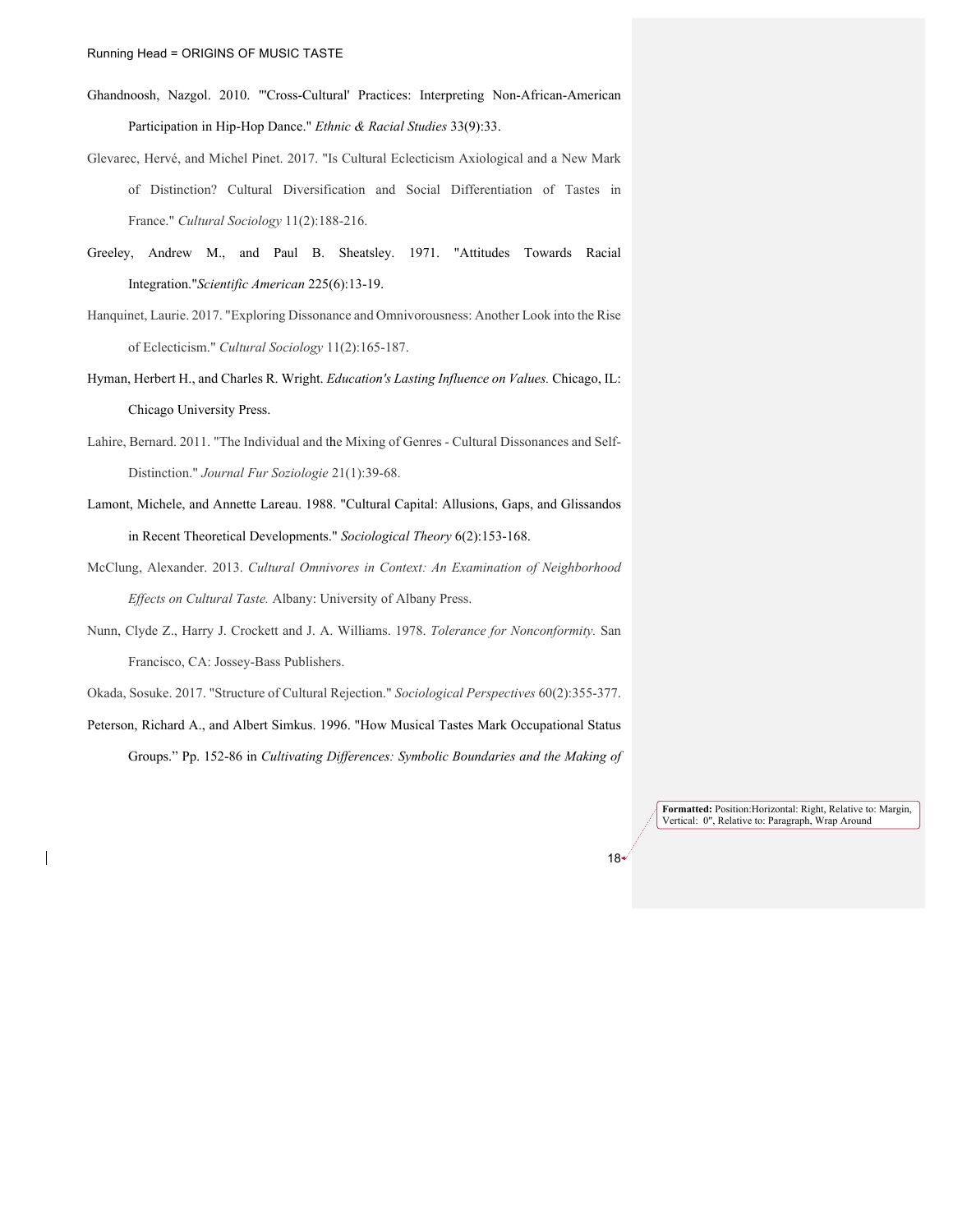*Inequality,* edited by Michele Lamont, Marcel Fournier. Chicago and London: University of Chicaco Press.

- Peterson, Richard A., and Roger M. Kern. 1996. "Changing Highbrow Taste: From Snob to Omnivore." *American Sociological Review* 61(5):900-907.
- Peterson, Richard A., and Paul DiMaggio. 1975. "From Region to Class, the Changing Locus of Country Music: A Test of the Massification Hypothesis." *Social Forces* 53(3): 497-506.
- Roebuck, James C. 2009. "Sounds of Distinction: Analyzing Socioacoustics to Map the Combinatorial Logic of Status and Class."*Dissertation Abstracts International* 69(11).

Stouffer, Samuel A. 1955. *Communism, Conformity, and Civil Liberties;* Doubleday

- Veenstra, Gerry. 2015. "Class Position and Musical Tastes: A Sing-Off between the Cultural Omnivorism and Bourdieusian Homology Frameworks." *Canadian Review of Sociology* 52(2):134-159.
- Vuolo, Mike, Christopher Uggen and Sarah Lageson. 2014. "Taste Clusters of Music and Drugs: Evidence from Three Analytic Levels. "*British Journal of Sociology* 65(3):529-554.

Weber, Max. 1968. *Economy and Society.* Berkeley, CA: University of California Press.

Weil, Frederick D. 1985. "The Variable Effects of Education on Liberal Attitudes: A Comparative-Historical Analysis of Anti-Semitism using Public Opinion Survey Data." *American Sociological Review* 50(4):458-474.

> **Formatted:** Position:Horizontal: Right, Relative to: Margin, Vertical: 0", Relative to: Paragraph, Wrap Around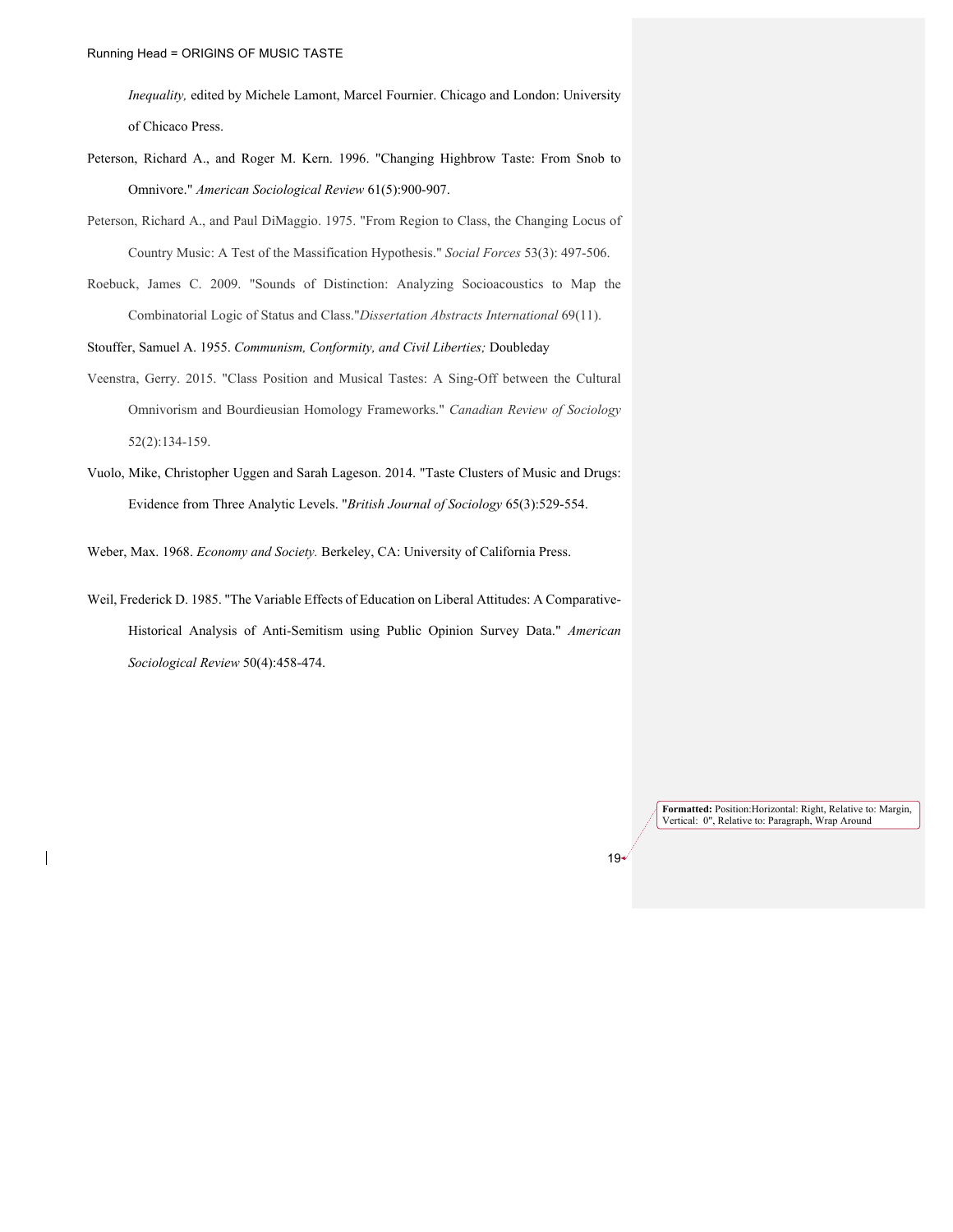# TABLES AND FIGURES

Table 1. Level of Measurement and Descriptive Statistics for Variables ( $N = 828$ )

| Variable      | Mean     | Median   | S.D.      |
|---------------|----------|----------|-----------|
| Genres Liked  | 7.55     | 7.00     | 3.300     |
| Education     | 13.44    | 13.00    | 3.010     |
| Family Income | 36866.20 | 32500.00 | 24344.860 |
| Age           | 43.39    | 40.00    | 15.360    |

Table 2. Correlations (r) between Genres Liked and Two Variables ( $N = 828$ )

| Education<br>Age |
|------------------|
| $-.080*$         |
| $-.059$          |
| $-232*$          |
|                  |

 $\ast_p$  < .05 (listwise deletion, two-tailed test)

Table 3. Multivariate Regression of Genres Liked on All Variables ( $N = 828$ )

| Variables | n       |         |
|-----------|---------|---------|
|           |         |         |
| Income    | .000    | .043    |
| Education | .136    | $.124*$ |
| Age       | $-.010$ | $-.049$ |
| Constant  | 5.969   |         |

 $R^2 = .025; F(3, 824) = 7.681, p < .05$  $*_{p}$  < .05

 $\overline{\phantom{a}}$ 

**Formatted:** Position:Horizontal: Right, Relative to: Margin, Vertical: 0", Relative to: Paragraph, Wrap Around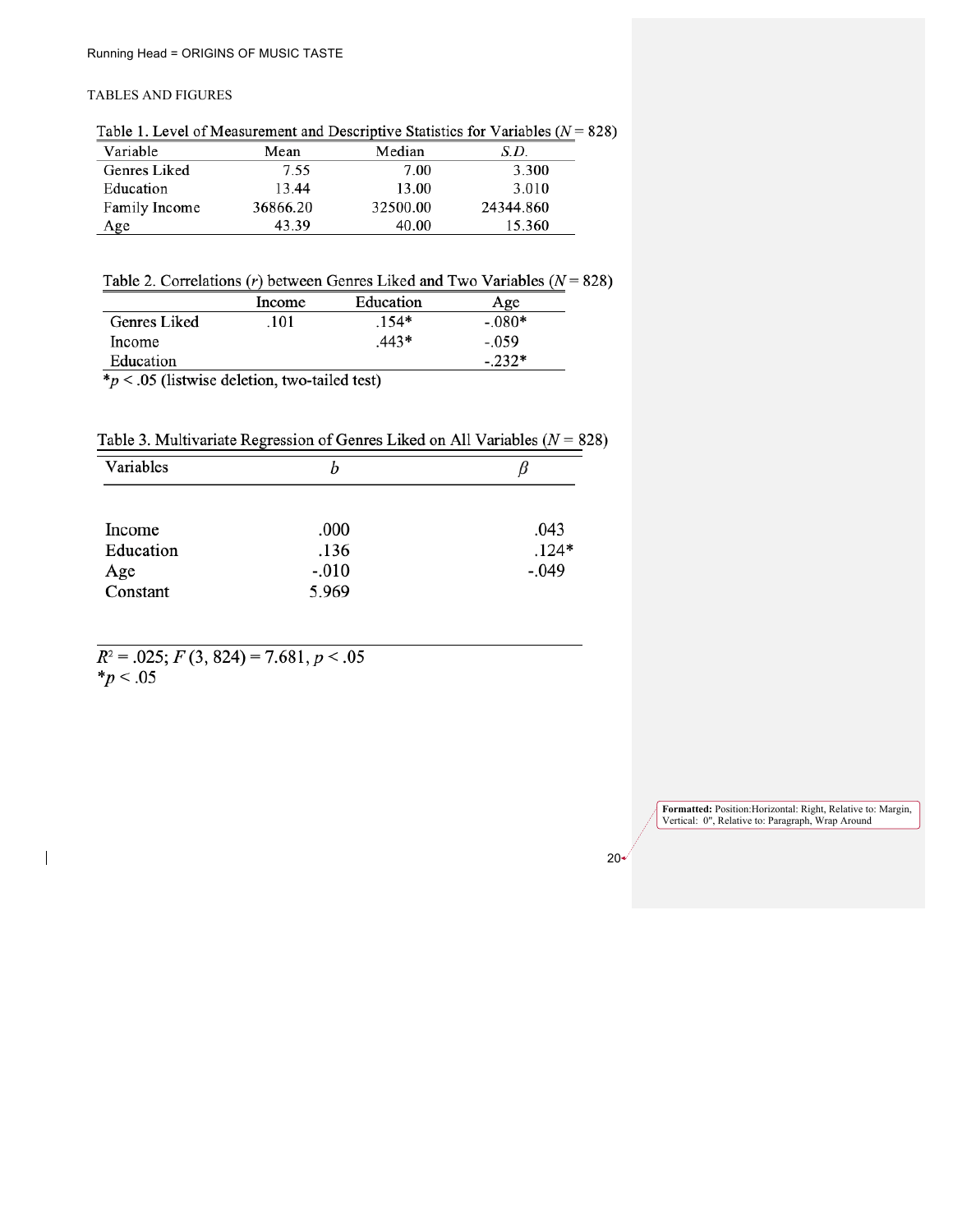

Figure 1. Histogram of the Number of Genres Liked



Figure 2. Histogram of Years of Education Completed

 $\overline{\phantom{a}}$ 

**Formatted:** Position:Horizontal: Right, Relative to: Margin, Vertical: 0", Relative to: Paragraph, Wrap Around